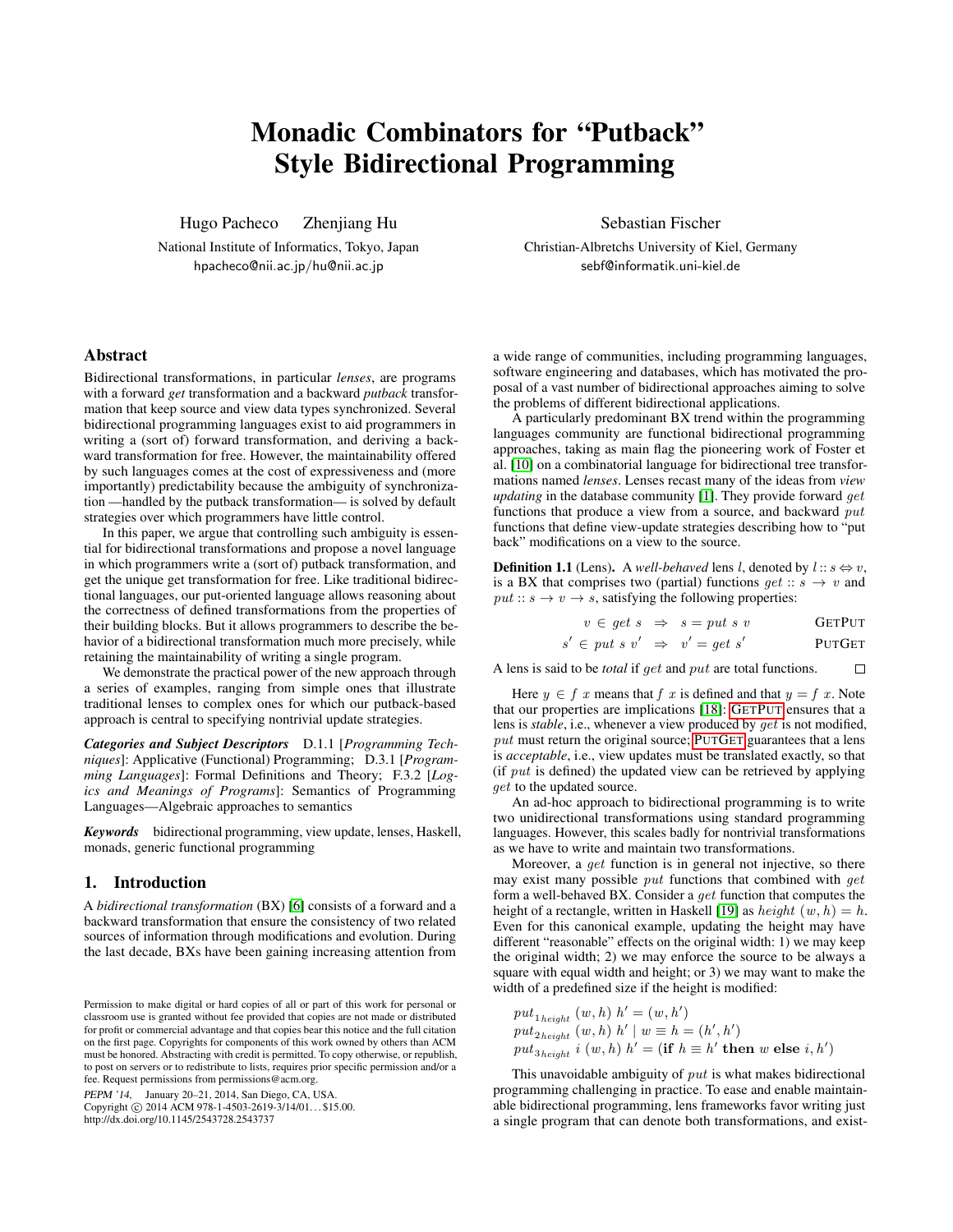ing approaches can be classified into two main methods. The first asks users to write get in a familiar (unidirectional) programming language, and derives one single suitable put through *bidirectionalization* techniques [\[13,](#page-11-5) [16,](#page-11-6) [17,](#page-11-7) [20,](#page-11-8) [28\]](#page-11-9) (though some admit adhoc parameterization). This method has been mostly followed for view updating in the database community. The second method is to design a domain-specific *bidirectional programming language* whose programs can be interpreted both as a get function and a put function [\[4,](#page-11-10) [5,](#page-11-11) [10,](#page-11-1) [14,](#page-11-12) [23,](#page-11-13) [26\]](#page-11-14). This has been the favored method for functional bidirectional programming approaches, with various lens languages populating the spectrum of existing BX approaches. These languages tend to invite users to write lenses as they would write get functions, but providing eventually different put strategies via different combinators (that may accept additional parameters).

From the user perspective, this get-biased style simplifies bidirectional programming, but also renders it unpredictable as users have limited control over the backward direction, making it hard (or impossible) for them to specify their desired put functions using only a fixed set of strategies. For example, many existing bidirectional languages [\[10,](#page-11-1) [23\]](#page-11-13) assume  $put_{1\,height}$  as the most natural strategy in detriment of other possible ones. Such unpredictability hinders the adoption of BX frameworks and has been the trigger behind their boom over the past years, each proposing to answer the needs of particular bidirectional applications via different tailor-made backward semantics [\[6\]](#page-11-0).

In this paper, we argue that the update strategy of a BX should be considered from the start, and propose a novel language of put-biased lenses entirely focused on the programming of put. To change the programmer's mindset towards writing put functions, the new combinators denote transformations oriented from view to source, in a different flavor from that of prior lens languages. We then set to explore the inherent ambiguity of BXs farther than previous work, by carefully designing each combinator with concern for not compromising expressiveness and characterizing the necessary conditions for well-behavedness and totality. As a result, we attain a canonical and distinctively flexible bidirectional language that naturally arises as a proper superset of existing lens languages: many traditional lenses can be seen as specialized versions of our (dual) put-based combinators, what helps clarifying the (not *a priori* clear) implicit choices made by traditional lens languages that lead to their often unsatisfactory update strategies.

For simple transformations, the effort of writing a put-based lens will be the same as writing a dual get-based lens using fixed update strategies; however, for more intricate transformations, a subtle change of combinators or default parameters will endow programmers with the necessary power to implement full-fledged update strategies. Our exercise also provides an exciting opportunity to re-evaluate where existing languages sit on this continuum.

Our main contributions can be summarized as follows:

- We propose the first attempt to carry observations about primacy of put into the design of a put-based bidirectional programming language (Section [3\)](#page-2-0), and compare the combinators that arise naturally as put-oriented lenses in detail with existing lens languages.
- We enrich the structure of lenses with an abstract monadic interface to support the programming of different update strategies. By instantiating the monads, programmers can combine various classes of computational effects to elegantly refine bidirectional behavior without affecting the bidirectional properties.
- We demonstrate that put-based programming in our framework can also be programmer-friendly through several nontrivial BX examples written in our language (Section [4\)](#page-6-0). Our approach allows to natively specify various update strategies that would traditionally require different tailor-made bidirectional languages.

• We describe a prototype implementation of our language as an embedded domain-specific combinator library in Haskell (Section [5\)](#page-9-0) and consider possible extensions and optimizations.

Section [2](#page-1-0) opens by identifying necessary conditions on put functions of well-behaved lenses and showing that these conditions are indeed sufficient to determine uniqueness of get. We explain our contributions in Sections [3,](#page-2-0) [4](#page-6-0) and [5.](#page-9-0) Section [6](#page-10-0) compares our approach with related work and Section [7](#page-11-15) concludes the paper with a synthesis of the main ideas and directions for future work.

# <span id="page-1-0"></span>2. Put-based Bidirectional Programming

The primacy of the putback function for bidirectional (lens) programming is not a new remark and has been recognized in prior work [\[8,](#page-11-16) [9\]](#page-11-17), in a setting where all functions are total. In this section, we generalize such results to partial well-behaved lenses and identify which of the conditions considered there arise from the well-behavedness laws and which are a consequence of added totality. We also illustrate how the combinators presented in Section [3](#page-2-0) can be used to define a simple partial lens in putback style.

## 2.1 Partiality

Requiring all programs in a language to be total (as in the *Agda* dependently typed functional programming language [\[22\]](#page-11-18) or total bidirectional programming languages [\[5,](#page-11-11) [10,](#page-11-1) [23\]](#page-11-13)) requires working with precise and complex type systems and is often too restrictive in practice. Therefore, conventional functional languages such as Haskell consider programs to be partial in general.

In Haskell, a function  $f :: a \rightarrow b$  can be defined by pattern matching over the input type a. For example, the *tail* function from the standard Haskell prelude computes the tail of a list as follows.

$$
tail(x:xs) = xs
$$

Partiality can be implicitly modeled via non-exhaustive pattern matching, as for the empty list above. For non-defined patterns, we can say that tail  $[]$  is  $\bot$ , being  $\bot$  a special undefined Haskell value that corresponds to the least-defined element of any type. Partiality can also be expressed via non-comprehensive guards, e.g.:

$$
heightSquare(w, h) | w \equiv h = h
$$

This function computes the height of a square and is undefined if the input pair does not satisfy the square constraint. The domain of values on which f is defined is written  $\text{dom}(f)$ . For two functions f and g, inclusion  $f \sqsubseteq g$  is defined by  $\forall a$ .  $\check{b} \in f$   $a \Rightarrow b = g$  a. They are equal,  $f = g$ , if  $\forall a$ .  $f \ a = g \ a$ . Note that our wellbehavedness laws already considered lens functions to be possibly partial. For instance, if get s is  $\perp$  for a source s, then GETP[UT](#page-0-0) does not restrict the result of *put s v'* for arbitrary view values  $v^{\prime 1}$  $v^{\prime 1}$  $v^{\prime 1}$ .

## <span id="page-1-5"></span>2.2 Put-based Laws

We now study certain implications of partial lens laws and use them to characterize partial lenses based on their put functions.

<span id="page-1-3"></span>Proposition 1. *For a well-behaved lens, the function "*put s*" is* injective *for any source* s*, in the following sense:*

$$
s' \in put \ s \ v \ \land \ s' \in put \ s \ v' \ \Rightarrow \ v = v' \qquad \text{PUTINI}
$$

<span id="page-1-4"></span>Proposition 2. *For a well-behaved lens,* PUTT[WICE](#page-1-2) *[\[10\]](#page-11-1) holds:*

<span id="page-1-2"></span>
$$
s' \in put \; s \; v \;\; \Rightarrow \;\; s' = put \; s' \; v \qquad \qquad \text{PUTWICE}
$$

While presented as necessary conditions for well-behavedness, Propositions [1](#page-1-3) and [2](#page-1-4) on put functions are also sufficient in the sense

<span id="page-1-1"></span><sup>&</sup>lt;sup>1</sup> If put s v' is defined and equal to s', then P[UT](#page-0-1)GET requires get s' to be defined and equal to  $v'$ , however.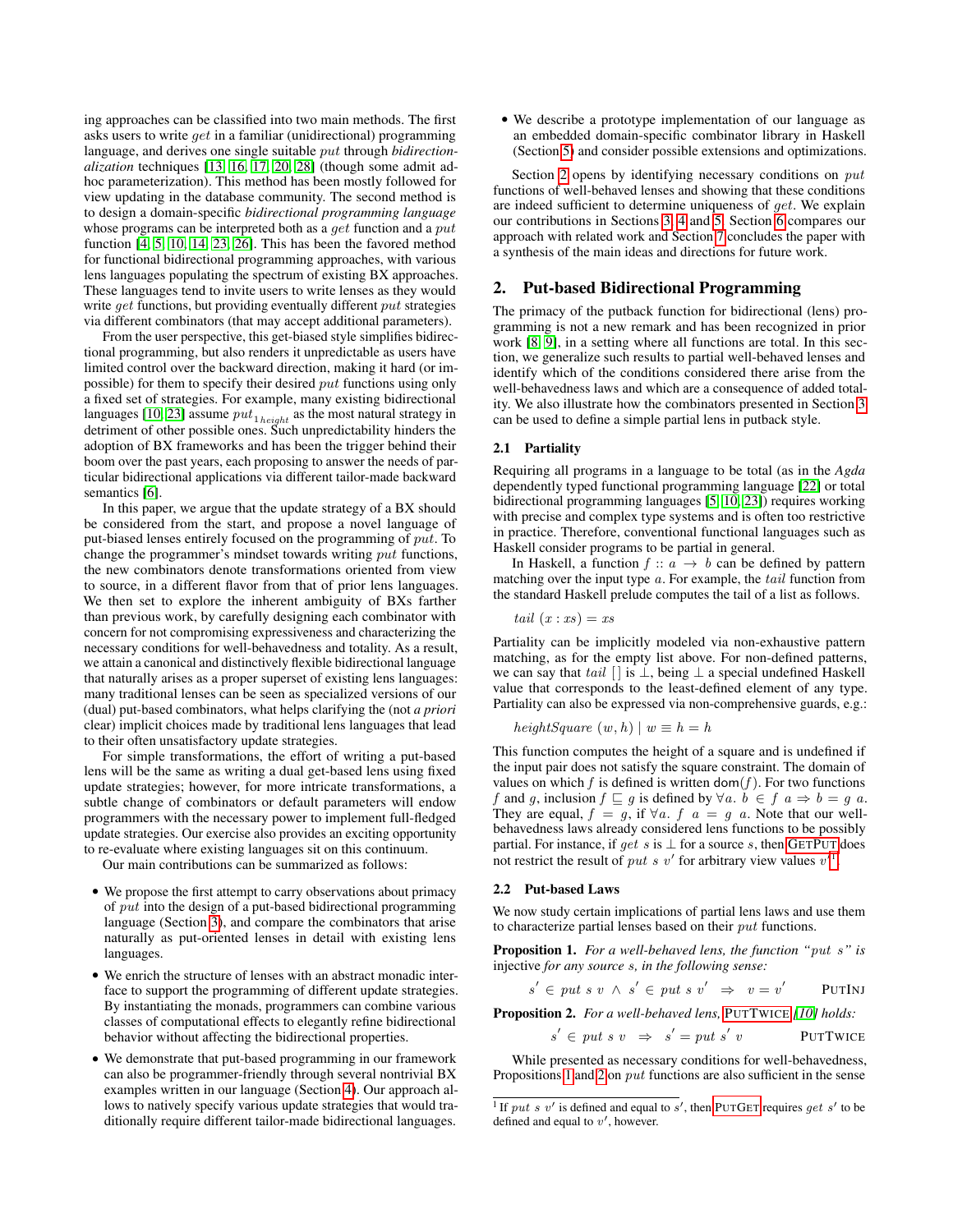that they give rise to a unique  $get$  such that the resulting lens is wellbehaved. The main result of this section is to show that well-behaved lenses are uniquely determined by their put functions:

<span id="page-2-1"></span>Theorem 2.1 (Uniqueness of get). *Assume a put function such that* PUTT[WICE](#page-1-2) *holds and "*put s*" is injective. Then the following propositions are also satisfied:*

- *(a) For every source* s*, there is at most one view* v *such that* put  $s$   $v = s$ .
- *(b) A lens with a get function such that get*  $s = v \Leftrightarrow s = put s$  *v is well-behaved.*
- *(c) The* get *function in (b) is the only one such that the resulting lens is well-behaved.*

Total lenses satisfy additional surjectivity conditions, cf. [\[8\]](#page-11-16).

# 2.3 A Taste of our Put-based Lens Language

Although writing *put* is semantically sufficient to uniquely determine a lens, the definition of *get* given in Theorem [2.1](#page-2-1) is not efficiently implementable in a traditional programming language, as it requires finding a view v such that put s  $v = s$ . In [\[8\]](#page-11-16), we demonstrate how get functions can be derived using the *Curry* functional logic programming language [\[12\]](#page-11-19). However, complex examples require a careful implementation of put such that backtracking is available when computing get, and no assistance is provided to users in writing programs that will actually work. Moreover, backtracking is not always an efficient method to derive get.

In the next section, we propose a particular language of put-based lenses in which the get function can instead be given by construction for each lens expression. We now give a taste of our language with a simple example of a partial put-based lens.

Example 2.1 (List embedding). As an example of put-based programming, consider an  $embedAt$  i function that embeds a view value at the  $i$ -th position of a source list, as illustrated in the call:

 $embedAt 2 "abcd" 'x' = "abxd"$ 

The idea is to replace the element at position  $i$  in the source with the updated view value. In Haskell, we can write  $embedAt$  as:

```
embedAt :: Int \rightarrow [a] \rightarrow a \rightarrow [a]embedAt\ 0\ (s:ss)\ v=v:ssembedAt i (s:ss) v = s: embedAt (i-1) ss v
```
The  $embedAt$  function traverses the source list while decreasing the input index and, when the index reaches 0, replaces the head of the source with the view element. It is partial, since it is undefined for indexes larger than the length of the source list (due to the missing pattern *embedAt*  $i \mid v$ . It is not difficult to see that this partial put function is well-behaved:  $embedAt\ i\ s$  is injective for all views whenever it is defined, and  $embedAt\ i\ (embedAt\ i\ s\ v)\ v$  updates the same position in the list twice with the same view (PUTT[WICE](#page-1-2)), where the second invocation returns the already updated list.

Using the put-based language introduced in Section [3,](#page-2-0) we can redefine  $embedAt$  as the following embedAt partial put-based lens.

```
embedAt :: Int \rightarrow ([a] \leftarrow a)embedAt 0 = unheadembedAt i = untail \infty embedAt (i - 1)
```
This higher-order function performs induction on the argument index to produce a lens that embeds a view value at a fixed source index $^2$  $^2$ . The auxiliary combinators unhead = cons  $\circ$ < keepsnd and  $untail = \cos \circ \times \text{keepfst}$  update the head and tail of a source list, where ○ denotes point-free lens composition.

The unique get function derived by our language is Haskell's predefined  $(!!)$  operator<sup>[3](#page-2-3)</sup>, that selects a list element by its index.

Since *embedAt* is partial, a call like *embedAt*  $2$  "a" 'x' will fail; embedAt  $i$  is only total for source lists with length greater than i. Using our language, we can systematically adapt embedAt to support this extra case, while preserving the same  $get$ , by redefining:

```
unhead' = cons \infty keepsndOr (\lambda v \rightarrow return \; [\;])untail<sup>'</sup> = cons ∘< keepfstOr (\lambda vs \rightarrow headM vs)
```
Here, keepfstOr is used to extend the original source list with the view value when the source list is not long enough, given headM  $[$  =  $\emptyset$  and headM  $(x : xs) = return x$ ; when the new list is already long enough, keepsndOr returns a default empty tail. The refined embedAt' extends the source list to the necessary length by repeating the view (embed $At' 2 "a" 'x' = "axx").$  $\Box$ 

# <span id="page-2-0"></span>3. A Point-free Language of Put-based Lenses

One of the reasons behind the success of get-based approaches is that users can write bidirectional programs while still thinking in a simple unidirectional way from source to view. However,  $put:: s \rightarrow v \rightarrow s$  functions are more difficult to write because users can no longer think solely in source-to-view terms, but must consider more complex update strategies that synchronize view updates with existing sources. We raise the important question: can we design a language of put functions such that more update strategies can be expressed, while offering programmability similar to writing get?

Looking at Theorem [2.1,](#page-2-1) there is an essential condition independent of source values —for any source s, put s (of type  $v \rightarrow s$ ) must be injective— that will allow us to positively approach this question. In this section, we propose a point-free language of putbased lenses oriented from view to source, offering a set of primitive combinators described in the following core grammar.

$$
\begin{array}{ll} Put::= \mathsf{id} \mid Put \, \mathbin{\diamond}\, \mathit{Put} \, \mathbin{\diamond}\, \mathit{Put} \mid \Phi \ p \mid \mathsf{bot} \mid \mathsf{effect} \ f \ \mathit{Put} \mid \mathsf{in} \mid \mathsf{out} \\ & \mid \ \mathsf{addfst} \ f \mid \mathsf{addsnd} \ f \mid \mathsf{remfst} \ f \mid \mathsf{remsnd} \ f \mid \mathit{Put} \otimes \mathit{Put} \\ & \mid \ \mathsf{inj} \ p \mid \mathit{Put} \ \nabla \ Put \mid \mathit{Put} \oplus \mathit{Put} \end{array}
$$

These combinators will serve as the simple building blocks to construct put-based BXs. Writing put functions in this way will assure users that corresponding lenses exist and are well-behaved: each primitive in our language is designed so that the most important premise —injectivity— is statically guaranteed by our combinators (with the exception of  $\nabla$ ); and we annotate each combinator with precise typing rules that make it possible to statically prove totality based on the properties of each building block. Since different instantiations of our combinators will have identical get functions but different put update strategies, some receive extra parameters to plug in contexts where such freedom of  $put$  exists. These parameters may play different roles, and be of various types: predicates, pure functions, monadic functions, etc. The implementation of some combinators with user-provided parameters will perform local dynamic checks to guarantee that the programmer's promise of PUTT[WICE](#page-1-2) indeed holds —although debatable, we have chosen this design to really allow users to explore the inherent freedom of put, without imposing fixed default strategies. Still, in many cases such additional power is not necessary and these checks can be avoided by resorting to more usual derived combinators.

To make it more practical, we have deployed our language as an embedded domain-specific language in Haskell. Such integration enables programmers to write extra parameters in a rich familiar language without having to learn a new domain-specific language. We define our framework of put-based lenses as follows. The used

<span id="page-2-2"></span><sup>2</sup> We are using a different Sans-Serif font to differentiate lenses from the unidirectional Haskell functions such as  $embedAt$ , as followed in Section [3.](#page-2-0)

<span id="page-2-3"></span><sup>&</sup>lt;sup>3</sup> The type and description of (!!) and many other Haskell standard functions used in this paper can be found via <http://haskell.org/hoogle>.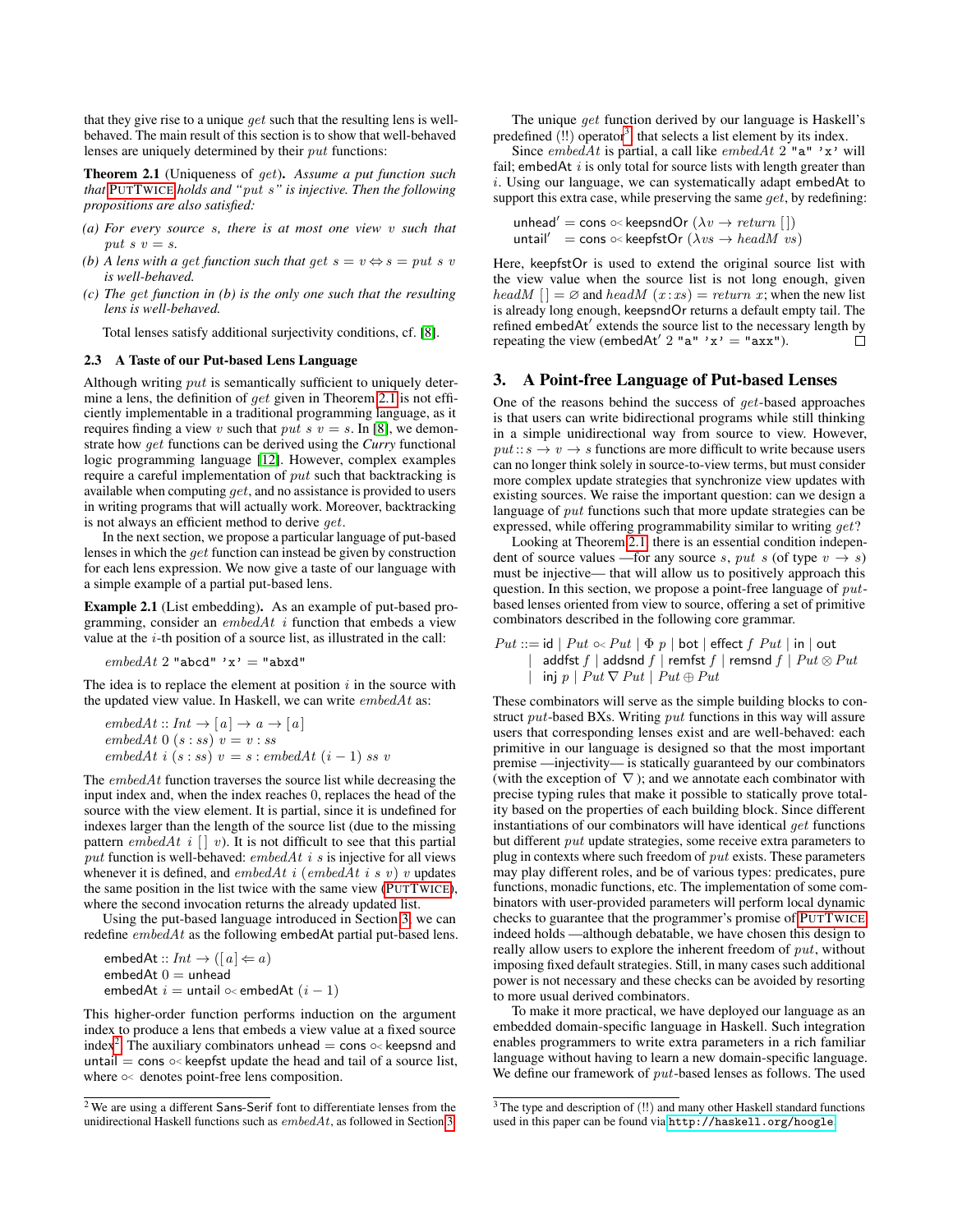notation and technical details are explained below. The bidirectional laws are those from Section [2.2,](#page-1-5) lifted to monads.

<span id="page-3-4"></span>Definition 3.1 (Put-based lens). A well-behaved put-based lens l (*putlens* for short) is a bidirectional transformation

$$
type s \Leftarrow_m v = Maybe s \rightarrow v \rightarrow m s
$$

satisfying the following properties:

$$
s' \in l \ s \ v \ \land \ s' \in l \ s \ v' \ \Rightarrow \ v = v' \qquad \text{PUTINI}_{\Leftarrow}
$$
\n
$$
s' \in l \ s \ v \ \Rightarrow \ l \ s' \ v = return \ s' \qquad \text{PUTINICE}_{\Leftarrow}
$$

In terms of interface, a putlens is just a put function; we give the alias put :: Monad  $m \Rightarrow (s \Leftarrow_m v) \rightarrow (Maybe \ s \rightarrow v \rightarrow m \ s)$ . It takes as input not an original source of type s but an optional source of type Maybe s, to account for the cases when an original source does not exist and a new source must be reconstructed directly from the updated view. It is a standard technique to extend lens languages with such a create ::  $v \rightarrow s$  function [\[5,](#page-11-11) [23\]](#page-11-13). Each well-behaved putlens  $l$  has a unique get function given as:

get 
$$
s = v \Leftrightarrow s \in l
$$
 (Just s) v  $GET \Leftrightarrow$ 

Concrete definitions for our language are given in Section [5.](#page-9-0)  $\Box$ 

*Monads* Additionally, we enrich put with an arbitrary monad m, allowing the use of various sorts of computational effects. As demonstrated in Section [4,](#page-6-0) this will enable the encoding of more global update strategies that go beyond the typically local and unsatisfactory update strategies induced by combinatorial BX approaches, without having to design a specialized BX language. The notion of monad is captured by the following Haskell type class.

class Monad m where  
return :: 
$$
a \rightarrow m
$$
 a  
 $(\gg)$  ::  $m$  a  $\rightarrow$   $(a \rightarrow m$  b)  $\rightarrow$  m b  
 $\varnothing$  ::  $m$  a

The two essential 'return' and 'bind' operations denote identity and sequential composition of monadic actions, satisfying particular soundness laws. To account for partial put computations, we consider an additional 'fail' operation along the lines of [\[11\]](#page-11-20). We will often make use of three conventional monadic combinators:

$$
(\gg) :: Monad \ m \Rightarrow m \ a \rightarrow m \ b \rightarrow m \ b
$$
  

$$
mx \gg my = mx \gg (\lambda x \rightarrow my)
$$
  
guard :: Monad \ m \Rightarrow Bool \rightarrow m ()  
guard \ b = if b then return () else  $\varnothing$   
mfilter :: Monad \ m \Rightarrow (a \rightarrow Bool) \rightarrow m \ a \rightarrow m \ a  
mfilter p \ mx = do {x \leftarrow mx; guard (p x); return x}

The  $\gg$  combinator composes two monadic actions by ignoring the first result; guard succeeds if a boolean condition holds or fails otherwise; *mfilter* checks a predicate applied to the current value<sup>[4](#page-3-0)</sup>.

To inspect values inside a monad, we introduce a *monad membership relation*  $x \in m$  denoting that "some execution of the computation of monad  $m$  produces a pure value  $x$ ", satisfying two laws:

$$
x \in return x
$$
  
\n
$$
y \in m \gg f = (\exists x. x \in m \land y \in f x) \in -COMP
$$

For particular monads, we can make this abstract notion more precise as 
$$
x \in m \equiv (\exists h. h \ m = x)
$$
, if h is a (polymorphic) algebra for the monad at hand, essentially, a function of type  $m \ a \rightarrow a$  for any type a. For example, for the *State* st monad (presented later in Section 4) we can define  $x \in m \equiv (\exists st. evalState \ m \ st = x)$ .

For the context of this paper, we will assume all monadic computations (including user-provided parameters) to be totally defined, with partiality of put modeled by monadic failure. A monadic function f is said to be total if  $\forall a. f \ a \neq \emptyset$ .

In the course of this section we will describe our core put-based language, together with various common derived combinators that improve programmability in our framework and help us drawing a closer relationship with existing lens languages.

<span id="page-3-3"></span><span id="page-3-2"></span>*Putlens notation* We will present each combinator in the notation shown to the right: the implementation is given in Haskell code and the Haskell type signature guarantees that (non-recursive) welltyped putlenses are well-behaved between standard Haskell types.

We formulate additional semantic constraints that state the precise conditions and domains under which (non-recursive) putlenses are also total. We express these con-

| semantic constraints                            |  |
|-------------------------------------------------|--|
| $put ::$ Haskell type<br>$put = implementation$ |  |

straints in a semantic setting of sets and total functions. To highlight the difference, we refer to such semantic types using upper case letters  $A, B, \ldots$  and total functions (and lenses) between sets of values using membership  $f \in A \rightarrow B$ . Given a predicate  $p : A \rightarrow 2$  on values of type A (where the set  $2 = \{True, False\}$ ) corresponds to the Haskell primitive *Bool* type), we write  $A_p$ for  $\{a \mid a \in A \land p \mid a\}$ . We define set-theoretic unit  $(1 = \{()\})$ , product  $(A \times B = \{(x, y) | x \in A \land y \in B\})$  and disjoint sum  $(A + B = \{ \text{Left } x \mid x \in A \} \cup \{ \text{Right } y \mid y \in B \} )$  types.

## 3.1 Basic combinators

The identity combinator simply replaces the view for the source. View-based filtering  $\Phi$  defines subsets of the identity putlens<sup>[5](#page-3-1)</sup>:

| $id \in V \Leftarrow_m V$ | $\Phi V \in V \Leftarrow_m V$                                                                                                                                                                   |
|---------------------------|-------------------------------------------------------------------------------------------------------------------------------------------------------------------------------------------------|
|                           | id :: $v \Leftarrow_m v$<br>  id s $v' = return v'$   $\phi$ :: $(v \rightarrow Bool) \rightarrow (v \Leftarrow_m v)$<br>  id s $v' = return v'$   $\phi$ p s $v' = guard (p v') \gg return v'$ |

Although  $\Phi$  may seem semantically similar to id, it is subtly different in that it allows users to parameterize the exact set (as a predicate or set-theoretic type) over which it is defined. We also define a special empty filter bot ::  $s \leftarrow_m v$  that is always undefined; since the empty set is a subtype of any type, its domains can be of any type.

Sequential composition applies a putlens  $f$  after a putlens  $g$ :

$$
\frac{f \in S \Leftarrow_m U \quad g \in U \Leftarrow_m V}{f \circ \leq g \in S \Leftarrow_m V}
$$
\n
$$
\frac{(\infty) :: (s \Leftarrow_m u) \to (u \Leftarrow_m v) \to (s \Leftarrow_m v)}{(f \circ \leq g) s v' = g (\text{fmap (get } f) s) v' \ggg f s}
$$

Composition first applies  $g$  (same as put  $g$ ) to map the updated view to an intermediate view, and then maps the intermediate view to the source by applying  $f$ , using a monadic bind. The unique get  $f$  function computes the original intermediate view of  $g$ , and is applied to the "maybe" original source using  $fmap :: (a \rightarrow b) \rightarrow$ Maybe  $a \rightarrow$  Maybe b (as specialized for the Maybe type).

## 3.2 Effectful put computations

As a distinctive feature in comparison with existing bidirectional languages, our put-based language supports executing put computations augmented with an arbitrary monad, that programmers can instantiate to elegantly specify put functions incorporating different computational effects. The added monadic layer permits refining the behavior of put, but get functions remain purely functional.

<span id="page-3-0"></span><sup>4</sup> The do notation provides an alternative Haskell syntax for performing monadic computations in a more imperative programming style.

<span id="page-3-1"></span><sup>5</sup> For readability, we will often omit necessary Haskell type contexts like Monad  $m$  or  $Eq$  a from the type signatures of putlens combinators.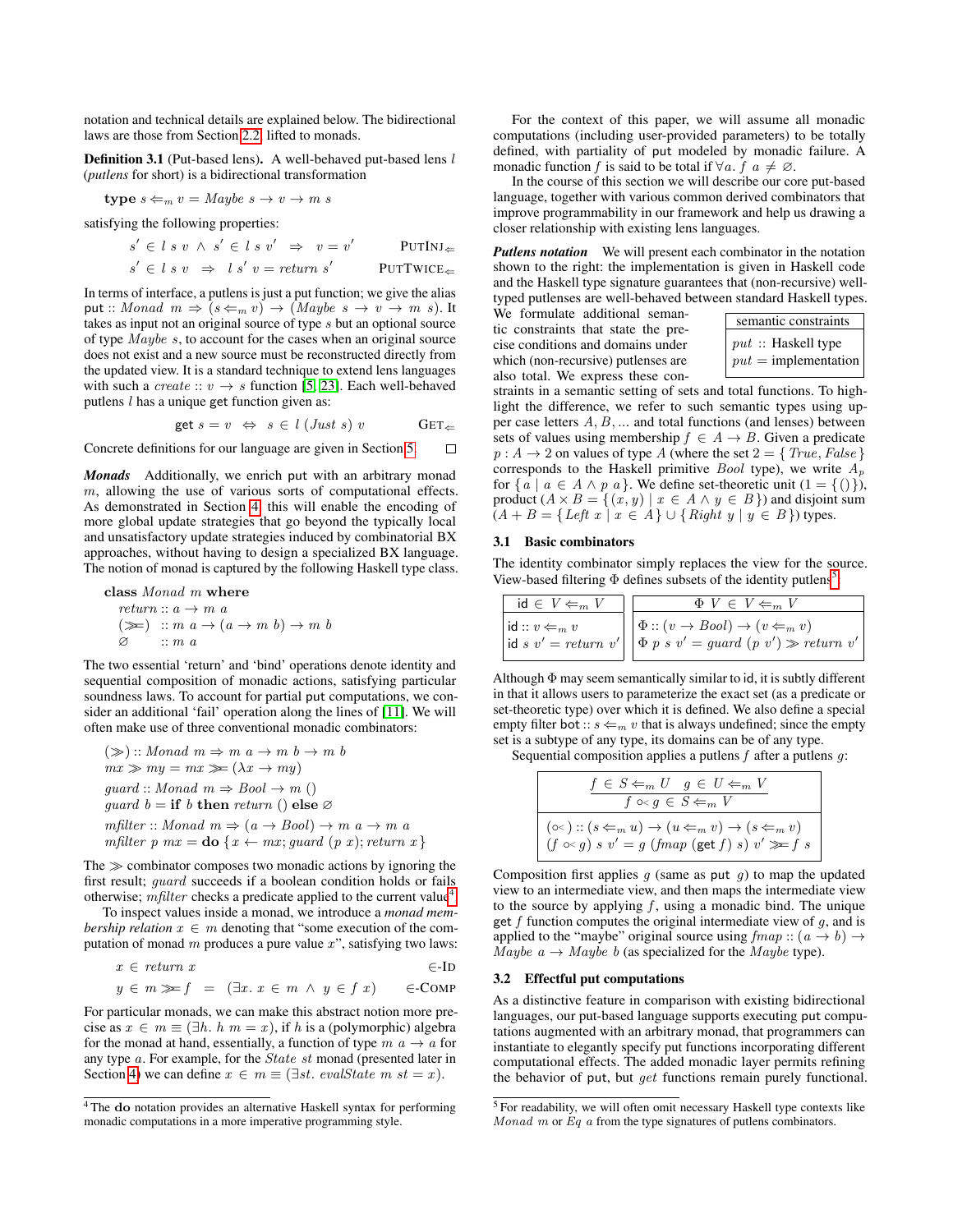The effect combinator executes a general monadic side-effect, by running a putlens over a monad  $n$  as a putlens over a monad  $m$ :

$$
\frac{f \in \text{ Maybe } S \to V \to n \to m \quad g \in S \Leftarrow_n V}{\text{effect } f \ g \in S \Leftarrow_m V} \\ \text{effect } :: (\text{Maybe } s \to v \to n \to m) \to (s \Leftarrow_n v) \to (s \Leftarrow_m v) \\ \text{effect } f \ g \ s \ v' = f \ s \ v' \ (g \ s \ v')
$$

We write  $n \to m$  for the polymorphic function  $\forall \alpha$ .  $n \alpha \to m \alpha$ . For this putlens to be well-behaved, the argument  $f$  needs to be a sort of (polymorphic) monad morphism satisfying an identity law:

$$
f s v' (return x) = return x
$$

The kind of effects that we have in mind may not change the monad at all, like updating some internal state by increasing a counter, or run one monad and put its value inside another monad, like executing a subcomputation in a different state. Note that it does not affect well-behavedness since the bidirectional behavior of the resulting putlens is still completely determined by g. This will be the case for other combinators —monadic information can only affect free choices made by put, preserving the same get.

#### 3.3 Products

We also provide a set of primitive combinators to manipulate pairs. The addfst combinator (and dual addsnd) creates a pair in the source by adding a new element to the left (or right) of the view:

$$
P \subseteq S_1 \times V \quad f \in \text{Maybe } P \to V \to m \ S_1
$$
\n
$$
\underbrace{f \ (Just \ (s_1, v)) \ v = return \ s_1}_{\text{addfst } f \in \ P \Leftarrow m \ V}
$$
\naddfst :: (Maybe (s\_1, v) \to v \to m \ s\_1) \to ((s\_1, v) \Leftarrow m \ v)}\_{\text{addfst } f = enforceGetPut put' \ \text{where}}\n
$$
put' \ s \ v' = f \ s \ v' \gg \lambda s'_1 \to return \ (s'_1, v')
$$

Its put embeds the view to the second source element, while producing the first element using a user-provided function;  $f$  can be arbitrary, but it must return the original first element for the identity view update to ensure well-behavedness. In the implementation, we have two options: 1) make get undefined for sources for which  $f$ does not guarantee PUTT[WICE](#page-3-2) $\Leftarrow$  or 2) repair the argument function by returning the original source when necessary. The latter is our only option as long as we want to enable the use of supplementary monadic information<sup>[6](#page-4-0)</sup>. This is performed by the auxiliary function enforce GetPut, defined later in Section [5.](#page-9-0) At the semantic level, we state a condition that user-defined functions shall statically satisfy to be well-behaved. The source domain of addfst  $f$  is a dependent product P, formalized as a subtype of the source product  $S_1 \times V$ , because the way  $f$  constructs new source values may in general introduce a dependency between the view and source types.

The traditional projection lens [\[5,](#page-11-11) [10,](#page-11-1) [23\]](#page-11-13) is the conservative variant of addfst that restores the original source if available:

| $\forall f \in V \rightarrow m \ S_1$ . keepfst $\text{Or } f \in S_1 \times V \Leftarrow_m V$ |
|------------------------------------------------------------------------------------------------|
| keepfstOr :: $(v \rightarrow m s_1) \rightarrow ((s_1, v) \leftarrow m v)$                     |
| keepfstOr $f =$ addfst $(\lambda s \ v' \rightarrow maybe (f \ v') (return \circ fst) s)$      |

Like many other derived combinators that we will define, keepfstOr is well-behaved by construction and does not require a dynamic check, by committing to a very particular update strategy. The typing rule becomes much simpler since keepfstOr does not introduce any

dependency. A partial projection that only knows to recover the original source is given by keepfst = keepfstOr  $(\lambda v \rightarrow \emptyset)$ .

Another variant of addfst is to always 'copy' the updated view value in duplicate to create a new source pair:

| copy $\in (V \times V)_{\overleftarrow{id}} \Leftarrow_m V$                                |
|--------------------------------------------------------------------------------------------|
| $\vert$ copy :: $(v, v) \leftarrow_m v$                                                    |
| $\vert$ copy = $\Phi$ $\overleftarrow{id}$ $\circ$ addfst $(\lambda s \rightarrow return)$ |

The copy putlens is only total for source pairs with equal components, as modeled by the predicate  $\overline{id}$  (with  $\overline{f}(x, y) = x \equiv f(y)$ ). The definition explicitly restricts its source domain<sup>[7](#page-4-1)</sup>. The more relaxed addfst ( $\lambda s \rightarrow return$ ) resembles the 'merge' lens from [\[10\]](#page-11-1).

Exercise 1 (Height). *Write the* put *functions from our introductory height example as putlenses using* addsnd*,* keepsnd *or* copy*.*

Dually to addfst and addsnd, the remfst and remsnd combinators delete view pairs by discarding their left or right elements:

| $\forall f \in V \rightarrow V_1$ . remfst $f \in V \Leftarrow_m (V_1 \times V)_{\overline{f}}$                                          |
|------------------------------------------------------------------------------------------------------------------------------------------|
| remfst :: $(v \rightarrow v_1) \rightarrow (v \leftarrow_m (v_1, v))$<br>remfst $f s(v'_1, v') = guard (f v' \equiv v'_1) \gg return v'$ |

To ensure P[UT](#page-3-3)INJ $\Leftarrow$ , their put functions are only defined if the discarded view value can be reconstructed by applying a userprovided function to the kept value; the typing rules capture this dependency. Note that such argument function is not monadic, as it will be used in the get direction to reconstruct a new source.

The following laws emphasize the duality between our addition and removal combinators on products.

$$
\Phi \stackrel{\leftarrow}{f} \circ \sim \text{addfst} \;(\lambda s \to return \circ f) \circ \sim \text{remfst} \; f \sqsubseteq \Phi \stackrel{\leftarrow}{f}
$$
\n
$$
\text{remfst} \; f \circ \sim \text{addfst} \;(\lambda s \to return \circ f) \sqsubseteq \text{id}
$$

Removing an element from a pair and adding it back or adding an element and removing it afterwards are both subsets of the identity putlens. These laws use inclusion of putlenses to account for partial f functions. For a total f, the laws becomes equalities: the first for the domain of pairs consistent under  $f$ , and the second for any pair.

Using combinators on products, we can also define the derived ignore and new combinators that delete a concrete view or create a new source from an empty view, respectively:

| $\forall x \in V$ . ignore $x \in 1 \leftarrow m \{x\}$                                                               | $\forall x \in S$ . new $x \in S \Leftarrow_m 1$                            |
|-----------------------------------------------------------------------------------------------------------------------|-----------------------------------------------------------------------------|
| ignore :: $v \rightarrow ((\ \ \leftarrow_m v)$<br>ignore $v =$ remfst $(\lambda() \rightarrow v)$                    | new :: $s \to (s \leftarrow_m())$<br>new $x =$ remfst $(\lambda s \to () )$ |
| $\infty$ addsnd $(\lambda s \ v \rightarrow return \ ())$ $\  \infty$ addsnd $(\lambda s \ v \rightarrow return \ x)$ |                                                                             |

The definition of ignore takes as argument a particular view  $v$  to delete, for which it is defined; new introduces a default source  $x$ , but needs to return the original source if available. A combination of the two yields the 'constant' lens [\[5,](#page-11-11) [10\]](#page-11-1).

The 'product' combinator applies two putlenses in parallel to distinct sides of a view pair, producing a source pair:

$$
\frac{f \in S_1 \leftarrow m V_1 \quad g \in S_2 \leftarrow m V_2}{f \otimes g \in S_1 \times S_2 \leftarrow m V_1 \times V_2}
$$
\n
$$
(\otimes) :: (s_1 \leftarrow m v_1) \rightarrow (s_2 \leftarrow m v_2) \rightarrow ((s_1, s_2) \leftarrow m (v_1, v_2))
$$
\n
$$
(f \otimes g) s (v'_1, v'_2) = \text{do } \{s'_1 \leftarrow f \text{ (fmap fast s) } v'_1; \quad s'_2 \leftarrow g \text{ (fmap sand s) } v'_2; \text{ return } (s'_1, s'_2) \}
$$

<span id="page-4-0"></span> $6$  We could instead define a weaker version of addfst  $f$  receiving a nonmonadic f function and enforcing  $PUTWICE \leftarrow$  $PUTWICE \leftarrow$  $PUTWICE \leftarrow$  by making get partial.

<span id="page-4-1"></span> $7$  The backward behavior of addfst would otherwise enforce PUTT[WICE](#page-3-2) $\Leftarrow$ for any source pair, as it is not able to infer the more precise source type.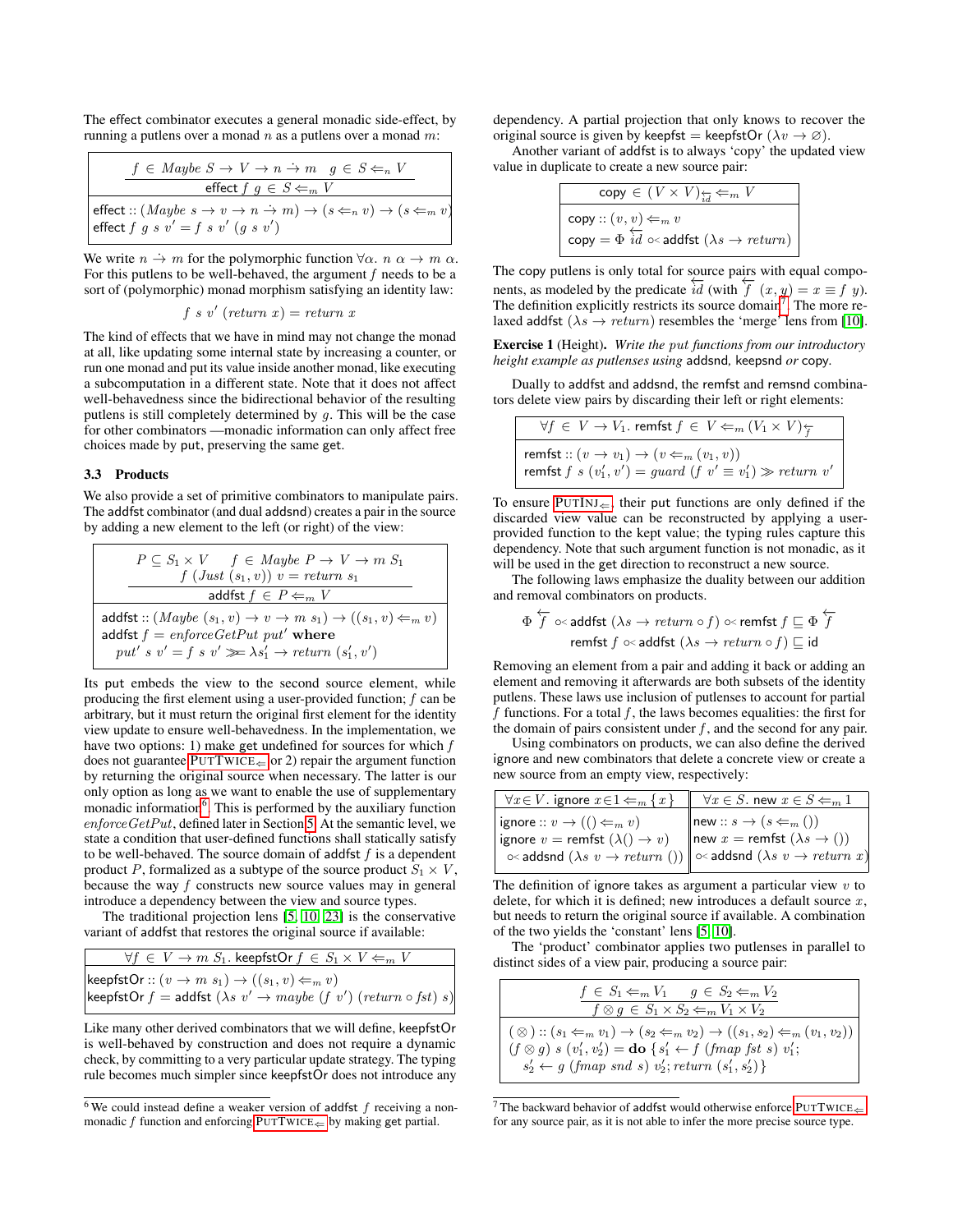The monadic encoding applies  $f$  to the left source/view, followed by applying  $q$  to the right source/view. Depending on the monad instantiations, this chaining may induce a left-to-right evaluation order, but for simple monads (like Identity or Reader defined later)  $f$  and  $q$  can be computed in parallel. Its non-monadic variant is known as the 'product' [\[14,](#page-11-12) [23\]](#page-11-13) or 'concatenation' [\[5\]](#page-11-11) lens.

#### 3.4 Sums

Moving to sums, the 'injection' combinator uses a predicate to decides whether to "tag" views as left or right values in the source:

| $p \in \text{Maybe } (V_1 + V_2) \rightarrow V_1 \cup V_2 \rightarrow m 2$<br>$p \left( \textit{Just} \left( \textit{Left} \right) \right) v = \textit{return}$ True<br>$p \text{ (Just (Right v)) } v = return \text{ False}$ |
|--------------------------------------------------------------------------------------------------------------------------------------------------------------------------------------------------------------------------------|
| inj $p \in V_1 + V_2 \leftarrow_m V_1 \cup V_2$                                                                                                                                                                                |
| inj:: ( <i>Maybe</i> ( <i>Either</i> v v) $\rightarrow$ v $\rightarrow$ m <i>Bool</i> )<br>$\rightarrow$ ( <i>Either</i> v v $\Leftarrow_m v$ )                                                                                |
| inj $p = enforceGetPut put'$ where put's $v' = p s v'$<br>$\lambda b \rightarrow \mathbf{if} \; b \; \mathbf{then} \; return \; (Left \; v') \; \mathbf{else} \; return \; (Right \; v')$                                      |

Once again, we employ enforceGetPut to dynamically enforce that put preserves the tags from the original source if the view is not modified. At the semantic level, we enunciate the conditions on  $p$ to statically satisfy PUTT[WICE](#page-3-2) $\Leftarrow$ . Note that the left  $(V_1)$  and right  $(V_2)$  view domains do not need to be the same and may overlap.

The specialized injsOr combinator recovers the tags from the original source if available, or uses a predicate on views instead:

| $\forall p \in V \rightarrow m$ 2. injsOr $p \in V + V \leftarrow_m V$                       |
|----------------------------------------------------------------------------------------------|
| injsOr :: $(v \rightarrow m \; Bool) \rightarrow (Either \; v \; v \leftarrow_m v)$          |
| injsOr $p = \text{inj } (\lambda s \ v' \rightarrow maybe (p \ v') (return \circ isLeft) s)$ |
| where $isLeft = either (const True) (const False)$                                           |

Seeing that the view is injected to the left when the original source is a left value (and vice-versa), the source domains must be the same. This embodies the behavior of the 'either' lens from [\[24\]](#page-11-21).

The 'either' combinator  $(\nabla)$  enables the specification of putlenses by case analysis and applies two different putlenses depending on the view branching, producing a source of the same type:

| $f \in S_1 \leftarrow_m V_1 \quad g \in S_2 \leftarrow_m V_2 \quad S_1 \cap S_2 = \emptyset$                    |
|-----------------------------------------------------------------------------------------------------------------|
| $f \nabla g \in S_1 \cup S_2 \leftarrow_m V_1 + V_2$                                                            |
| $(\nabla) :: (s \leftarrow_m v_1) \rightarrow (s \leftarrow_m v_2) \rightarrow (s \leftarrow_m Either v_1 v_2)$ |
| $(f \nabla g)$ s $(Left v'_1) = mfilter (disjoint f g) (f v'_1)$                                                |
| $(f \nabla g)$ s (Right $v'_2$ ) = mfilter (disjoint g f) (g $v'_2$ )                                           |
| disjoint x $y s = s \in$ dom(get $x) \wedge s \notin$ dom(get $y$ )                                             |

It applies put  $f$  or put  $g$  to left or right view values, respectively. To guarantee P[UT](#page-3-3)INJ $\Leftarrow$ , we must ensure the ranges of put f and put g (that are the domains of get f and get g) to be disjoint – this tells us that we can later apply get  $f$  or get  $g$  unambiguously, thus getting a view through the same side that had put it to the source. Such test is performed by the pseudo-code of disjoint, whose particular implementation is discussed later in Section [5.](#page-9-0) Accordingly, the typing rule requires the source domains of  $f$  and  $g$  to be disjoint.

One way to guarantee disjointness for  $\nabla$  is to ask programmers to provide a predicate that declares how to branch source values:

$$
f\;\nabla_{p}\;g=(\Phi\;p\;\mathbin{\diamond}\mathord{<} f)\;\nabla\left(\Phi\;(\textit{not}\mathbin{\circ} p)\mathbin{\diamond}\mathord{<} g\right)
$$

Here, the  $\Phi$  combinator restricts the left and right source domains according to the predicate. We can also define left-  $(f \nabla g)$  and rightbiased (f  $\nabla_{\mathbf{s}} g$ ) variants of  $\nabla_{S_1}$  that favor the domain of the left or right putlens, by instantiating  $\overline{S}_1 = \text{dom}(f)$  or  $S_1 = \neg(\text{dom}(g))$ .

The following laws reveal the duality between our injection and either combinators on sums.

$$
(\mathsf{id}\nabla_p \mathsf{id}) \circ <\mathsf{inj}\nolimits (\lambda s \to return \circ p) \sqsubseteq \mathsf{id}
$$
  

$$
\Phi(p?) \circ <\mathsf{inj}\nolimits (\lambda s \to return \circ p) \circ < (\mathsf{id}\nabla_p \mathsf{id}) \sqsubseteq \Phi(p?)
$$

Specifically, injecting view tags with a predicate  $p$  and ignoring them with  $\nabla_p$  or ignoring view tags with  $\nabla_p$  and re-injecting them according to  $p$  are both subsets of the identity putlens. If the predicate  $p$  is a total function, the laws become equalities: the first for any sum and the second for sums consistent with  $p$  (we define  $p? = either \ p \ (not \ o \ p).$ 

The 'sum' combinator (as found in [\[14,](#page-11-12) [23\]](#page-11-13)) applies two putlenses to distinct sides of the view, keeping the view branching:

| $f \in S_1 \leftarrow_m V_1 \quad g \in S_2 \leftarrow_m V_2$                      |
|------------------------------------------------------------------------------------|
| $f \oplus q \in S_1 + S_2 \Leftarrow_m V_1 + V_2$                                  |
| $(\bigoplus) :: (s_1 \leftarrow_m v_1) \rightarrow (s_2 \leftarrow_m v_2)$         |
| $\rightarrow$ ( <i>Either</i> $s_1$ $s_2 \leftarrow_m$ <i>Either</i> $v_1$ $v_2$ ) |
| $(f \oplus g)$ s (Left $v'_1$ ) = f (l s) $v'_1 \gg g$ return $\circ$ Left where   |
| $l = maybe \ Nothing (either \ Just (const \ Nothing))$                            |
| $(f \oplus g)$ s (Right $v'_2$ ) = f (r s) $v'_2 \gg$ return $\circ$ Right where   |
| $r = maybe \ Nothing \ (either \ (const \ Nothing) \ Just)$                        |

The putlenses  $f$  or  $g$  are applied to left/right views, producing left/right sources. The original source is considered if its branching is consistent with the view branching, or ignored otherwise.

We define standard left and right injections as derived putlenses:

| injr $\in \emptyset + V \Leftarrow_m V$       |
|-----------------------------------------------|
| injr:: <i>Either</i> $v_1$ $v \Leftarrow_m v$ |
| $injr = (bot \oplus id) \sim inj$             |
| $(\lambda s \ v' \rightarrow return \ False)$ |
|                                               |

When applied to the view, injl (and injr) injects the view with a left (or right) tag; bot generalizes the opposite choice to any type.

# 3.5 Recursion

In the point-free style of programming [\[3\]](#page-11-22), algebraic data types are usually seen as sums of products. Each data type A comes equipped with an isomorphism  $out \in A \rightarrow F$  A that exposes its top-level structure (in a sense, encoding pattern matching over that type), and its converse  $inn \in F \land \rightarrow A$  that determines how values of that type can be constructed. Here,  $F$  is a particular functor that represents the sums-of-products structure of type A. For instance, for lists we have  $F A = 1 + A \times [A]$  and the following instances:

$$
\begin{array}{l}\n\text{inn } s = \text{either } (\lambda() \to []) (\lambda(x, xs) \to x : xs) \, s \\
\text{out } l = \text{case } l \text{ of } \{[] \to \text{Left } (), (x : xs) \to \text{Right } (x, xs) \} \n\end{array}
$$

The *inn* and *out* isomorphisms can be lifted to the putlenses in ∈  $A \leftarrow_m F A$  and out ∈  $F A \leftarrow_m A$  in a trivial way. The usual constructors and deconstructors for lists are defined as follows.

$$
\begin{array}{ll}\n\text{nil} & = \text{in} \, \text{or} \, \text{inj} \\
\text{cons} & = \text{in} \, \text{or} \, \text{inj} \\
\text{r} & = \text{in} \, \text{or} \, \text{inj} \\
\text{r} & = \text{in} \, \text{or} \, \text{inj} \\
\text{r} & = \text{in} \, \text{or} \, \text{inj} \\
\text{r} & = \text{inj} \, \text{inj} \\
\text{r} & = \text{inj} \, \text{inj} \\
\text{r} & = \text{inj} \, \text{inj} \\
\text{r} & = \text{inj} \, \text{inj} \\
\text{r} & = \text{inj} \, \text{inj} \\
\text{r} & = \text{inj} \, \text{inj} \\
\text{r} & = \text{inj} \, \text{inj} \\
\text{r} & = \text{inj} \, \text{inj} \\
\text{r} & = \text{inj} \, \text{inj} \\
\text{r} & = \text{inj} \, \text{inj} \\
\text{r} & = \text{inj} \, \text{inj} \\
\text{r} & = \text{inj} \, \text{inj} \\
\text{r} & = \text{inj} \, \text{inj} \\
\text{r} & = \text{inj} \, \text{inj} \\
\text{r} & = \text{inj} \, \text{inj} \\
\text{r} & = \text{inj} \, \text{inj} \\
\text{r} & = \text{inj} \, \text{inj} \\
\text{r} & = \text{inj} \, \text{inj} \\
\text{r} & = \text{inj} \, \text{inj} \\
\text{r} & = \text{inj} \, \text{inj} \\
\text{r} & = \text{inj} \, \text{inj} \\
\text{r} & = \text{inj} \, \text{inj} \\
\text{r} & = \text{inj} \, \text{inj} \\
\text{r} & = \text{inj} \, \text{inj} \\
\text{r} & = \text{inj} \, \text{inj} \\
\text
$$

The putlenses nil and unnil construct/destruct an empty list, and cons and uncons construct/destruct a non-empty list.

Instead of introducing an explicit fixed-point combinator [\[3\]](#page-11-22), we define recursive putlenses implicitly, relying on Haskell's lazy recursion mechanism. Consequently, it is not guaranteed that (the recursive functions of) recursive putlenses terminate, and ensuring totality (and well-behavedness<sup>[8](#page-5-0)</sup>) requires tools beyond composi-

<span id="page-5-0"></span><sup>8</sup> Precisely speaking, our well-behavedness laws also demand put and get to be defined (i.e., terminating) for particular domains.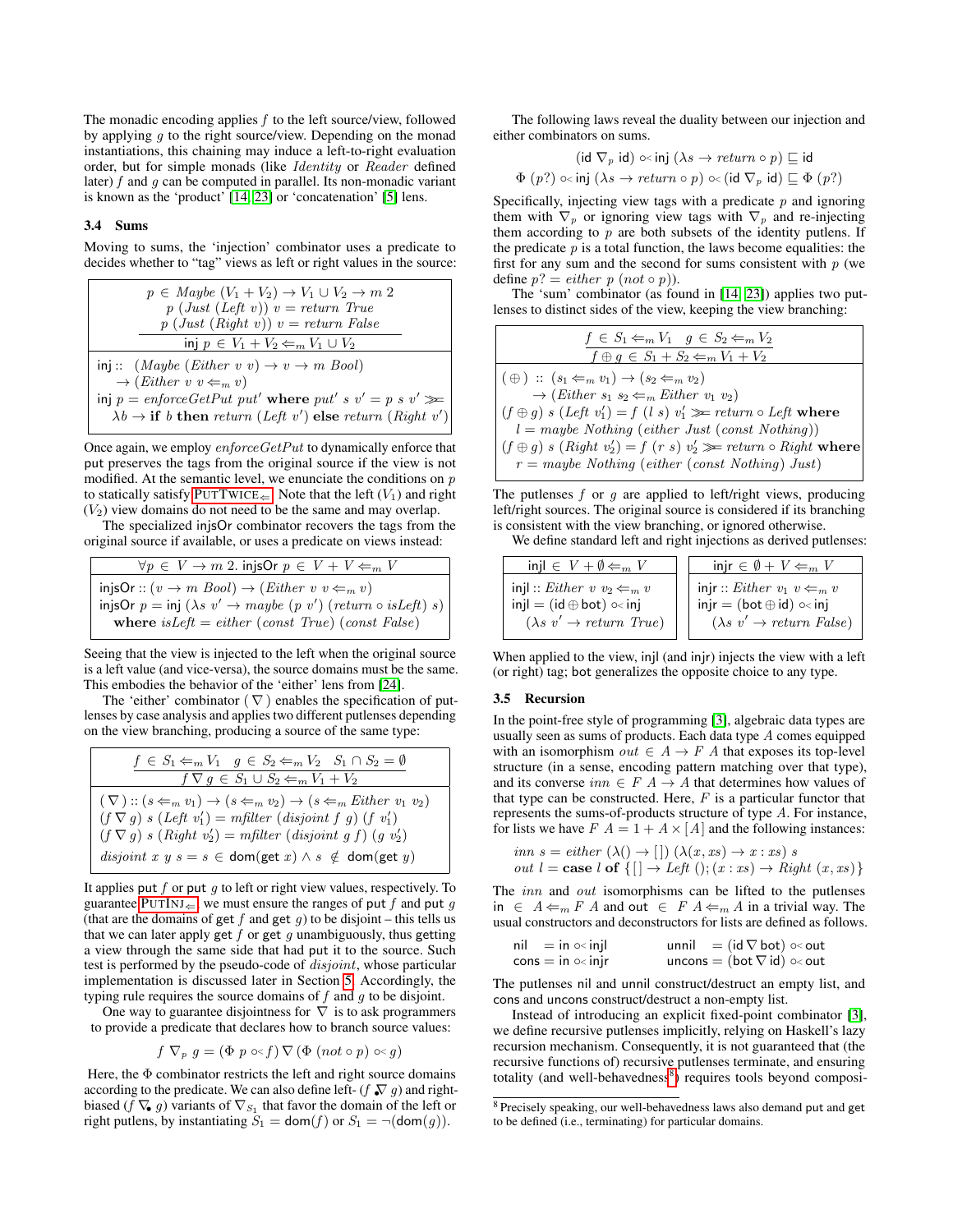tional reasoning. The standard development to prove termination is then to introduce an ordering on putlenses and show that all descending chains of elements produced by a putlens fixed-point are finite and have a minimal element [\[7\]](#page-11-23). This problem has been orthogonally considered for lenses in other publications [\[10,](#page-11-1) [23\]](#page-11-13). Still, we will present examples that can be proved total for particular domains.

The standard map function can be lifted to a (total) recursive combinator that maps an argument (total) putlens over a view list:

$$
\mathsf{map} :: (b \Leftarrow_m a) \to ([b] \Leftarrow_m [a])
$$
  

$$
\mathsf{map} \ f = \mathsf{in} \circ < (\mathsf{id} \oplus (f \otimes \mathsf{map} \ f)) \circ < \mathsf{out}
$$

We can also define a putlens for the ubiquitous *foldr* function:

$$
\begin{array}{l}\n\text{unfoldr} :: ((b, a) \Leftarrow_m a) \to a \to ([b] \Leftarrow_m a) \\
\text{unfoldr} f x = \text{in} \circlearrowleft \text{iterate} \circlearrowleft (\text{inj } (\lambda s \to return \circ (\equiv x))) \\
\text{where } \text{iterate} = \text{ignore } x \oplus ((\text{id} \otimes \text{unfoldr} f x) \circlearrowright f)\n\end{array}
$$

The unfoldr putlens<sup>[9](#page-6-1)</sup> takes a putlens f and a default view value x. Its get function will perform just as the (uncurried) foldr function, and fold a list of type  $[b]$  in a bottom-up approach to produce a value of type  $a$ , by applying get  $f$  at each iteration and returning the default  $x$  for the empty list. Its put function will unfold the view of type a to produce an updated source list (while consuming the original source list in some way). An interesting detail is how inj tests if the view matches the default  $x$  to decide whether to stop recursion in the backward direction (generating the [ ] list) or not. For this reason, unfoldr will only build a total well-behaved putlens if the given put  $f$  somehow converges into a minimal element  $x$ .

## 3.6 Injective functions are putlenses

The simplest cases of BXs are isomorphisms. Given an injective function f and its inverse  $f^{-1}$ , we can trivially build a lens with put  $s = f$  and  $get = f^{-1}$ . In existing combinatorial BX languages [\[21,](#page-11-24) [23\]](#page-11-13), the variable-free style used to specify BXs requires making the control flow explicit through the use of some "piping" isomorphisms. These combinators play an important role in extending the expressiveness of the bidirectional language (as lens categories [\[14,](#page-11-12) [24\]](#page-11-21) do not support categorical sums and products). For example, the following piping combinators reflect the commutativity, associativity and distributivity of sums and products.

$$
swap :: (b, a) \Leftarrow_m (a, b)
$$
  
\n
$$
assocl :: ((a, b), c) \Leftarrow_m (a, (b, c))
$$
  
\n
$$
coswap :: Either \ b \ a \Leftarrow_m Either \ a \ b
$$
  
\n
$$
cosascl :: Either \ (Either \ a \ b) \ c \Leftarrow_m Either \ a \ (Either \ b \ c)
$$
  
\ndistl :: Either \ (a, c) \ (b, c) \Leftarrow\_m (Either \ a \ b, c)  
\n
$$
undistl :: (Either \ a \ b, c) \Leftarrow_m Either \ (a, c) \ (b, c)
$$

The putlens inverses for these combinators are correspondingly named assocr, coassocl, distr and undistr. We can define all these combinators not as primitives but as derived (partial) putlenses, by lifting their standard unidirectional definitions to putlenses.

## 3.7 Conditionals are putlenses

Using putlenses on sums, we can define a conditional combinator:

$$
\text{ifthenelse}\,\,p\,\,f\,\,g=(f\,\,\pmb{\nabla}\,\,g)\,\,{\diamond}\,{\leq}\,\mathsf{inj}\,\,p
$$

It takes two putlenses  $f$  and  $g$  and a predicate  $p$  deciding to apply either  $f$  or  $g$ . When the source domains of the two putlenses overlap,  $f$  is preferred. Despite general, it is not very interesting by itself as its semantic constraints and behavior just combine those of inj and •∇ : source domains must be disjoint and view domains can overlap.

To avoid overlapping between the source domains of  $f$  and  $g$ , we can define specific conditionals that work over more constrained domains. Consider the view-based 'if-then-else' combinator:

| $V_1 \subseteq V$ $f \in S_1 \Leftarrow_m V_1$ $g \in S \setminus S_1 \Leftarrow_m V \setminus V_1$     |  |
|---------------------------------------------------------------------------------------------------------|--|
| if V thenelse $V_1 f g \in S \Leftarrow_m V$                                                            |  |
| ifVthenelse :: $(v \rightarrow Bool) \rightarrow (s \leftarrow_m v) \rightarrow (s \leftarrow_m v)$     |  |
| $\rightarrow$ (s $\Leftarrow_m v$ )                                                                     |  |
| if V thenelse $p f g = ((f \circ \Phi p) \nabla g) \circ \sin j (\lambda s \rightarrow return \circ p)$ |  |

Given a user-specified predicate  $p$  on views, it applies either  $f$  or  $g$ depending on  $p$ . At the semantic level,  $f$  and  $g$  must map disjoint view domains (consistent with  $p$ ) to disjoint source domains, thus behaving as some sort of 'sum' combinator on sets instead of disjoint sums. It is equivalent to the *acond* combinator from [\[10\]](#page-11-1).

We can also provide a source-based 'if-then-else' combinator:

| $S_1 \subseteq S \mid f \in S_1 \Leftarrow_m V \mid q \in S \setminus S_1 \Leftarrow_m V$           |
|-----------------------------------------------------------------------------------------------------|
| ifSthenelse $S_1 f g \in S \Leftarrow_m V$                                                          |
| ifSthenelse :: $(s \rightarrow Bool) \rightarrow (s \leftarrow_m v) \rightarrow (s \leftarrow_m v)$ |
| $\rightarrow$ (s $\Leftarrow_m v$ )                                                                 |
| ifSthenelse p $f$ $g = (f \nabla_p g) \propto$ injsOr $(\lambda v \rightarrow return \ True)$       |

This time, the branching is decided by a predicate  $p$  on sources applied to the original source (if it is unavailable, then  $f$  is preferred). As a consequence of using injsOr, the view domains of  $f$  and  $g$  must be identical. This corresponds to the ccond combinator from [\[10\]](#page-11-1).

Conditionals also allow to encode pattern matching without mentioning in and out, in favor of more intuitive constructors or destructors, as in the following alternative formulation of map.

map  $f =$  if V thenelse null (nil  $\infty$  unnil) iterate where  $\mathit{iterate} = \text{cons} \circ \left( f \otimes \text{map } f \right) \circ \left( \text{uncons} \right)$ 

# 3.8 User-defined putlenses

To make our Haskell library of putlenses extensible, we also admit user-defined lenses. These are useful in practice to define putlenses for primitive types (like integers or strings) directly in terms of their primitive operations. Any custom lens (a pair of well-behaved put and get functions) can be encoded using custom:

custom ::  $(Maybe s \rightarrow v \rightarrow m s) \rightarrow (s \rightarrow v) \rightarrow (s \leftarrow_m v)$ custom put get = remfst get  $\infty$  addsnd  $(\lambda p \rightarrow put (fmap send p))$ 

Custom putlenses are always well-behaved<sup>[10](#page-6-2)</sup>, but should only be used for simple transformations since programmers must write two put and get functions by hand, without bidirectional support.

# <span id="page-6-0"></span>4. Put-based Lens Programming

In this section, we argue for specifying a well-behaved BX by writing a put-based lens in our language. We illustrate the spirit of put-based programming through several examples that highlight the features of our language, and discuss how their corresponding put functions can be programmed and instantiated with different monadic effects to reflect different update strategies.

## 4.1 Common monadic effects

Thus far, the presentation of our language has only assumed an abstract monadic interface, not imposing any special structure on computational effects. Naturally, concrete monads are likely to be used and combined for particular examples.

<span id="page-6-1"></span> $9$  We use the name unfoldr to denote the view-to-source putlens for the  $foldr$ forward function and not a lens version of the Haskell *unfoldr* function.

<span id="page-6-2"></span> $^{10}$  The custom combinator ensures well-behavedness of the resulting putlens by possibly making it less defined than the passed functions.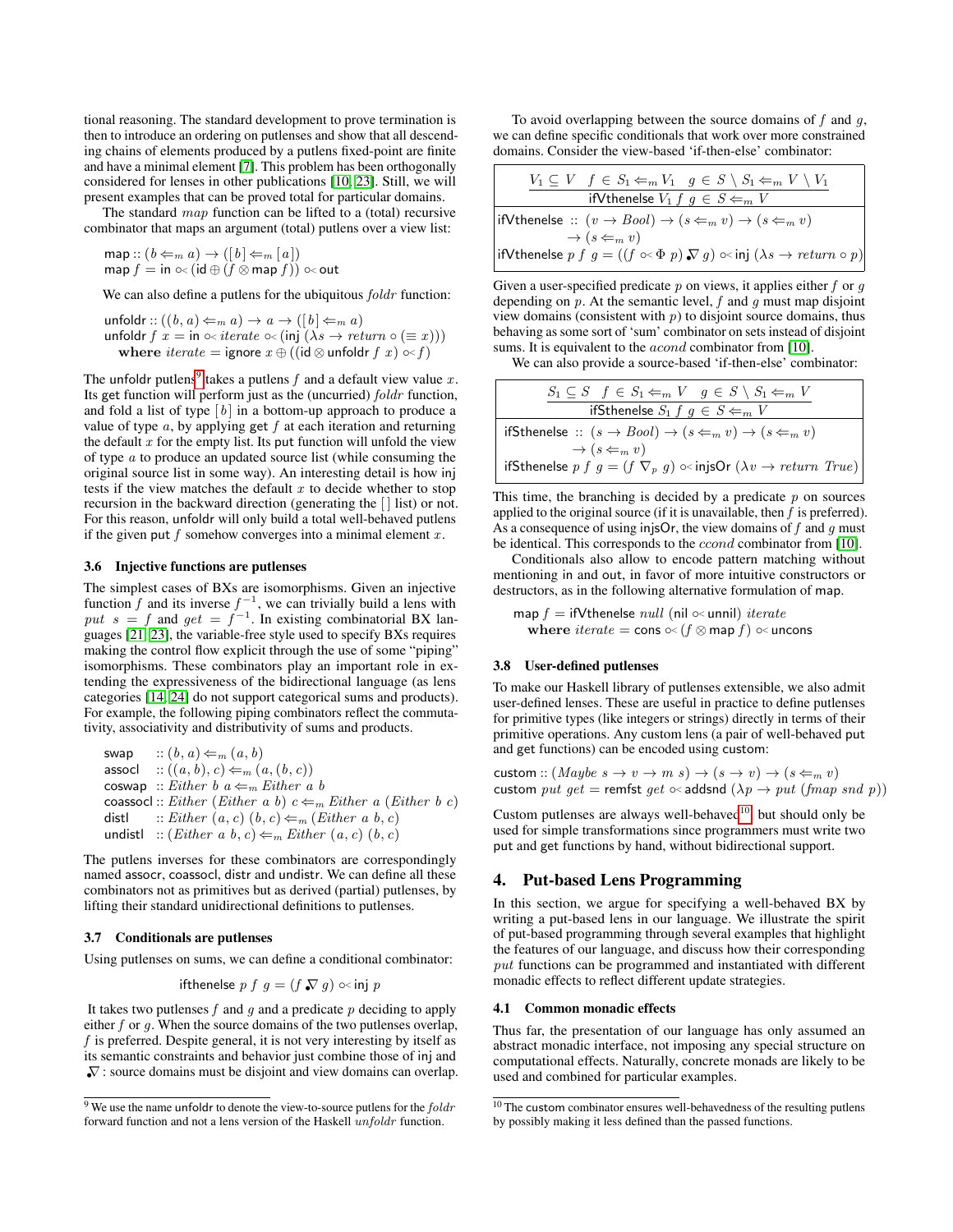The *Identity* monad models pure function application, and comprises a constructor *Identity a*, with a trivial algebra  $runIdentity$ : *Identity*  $a \rightarrow a$  that simply retrieves a pure value. We can program in a language of traditionally pure putlenses by instantiating our combinators with the *Identity* monad. For putlenses without monadic effects, we often write  $s \Leftarrow v$  as short for  $s \Leftarrow_{Identity} v$ .

The Reader r monad models computations that access a shared environment r. We can run a reader-aware putlens  $l$  ::  $s \Leftarrow_{Reader \ r} v$ in putback direction using an algebra  $runReader$  (l s v') r, for some initial environment r, source s and view  $v'$ . We can easily lift specific monadic operations to putlenses using effect, for example:

runReader :: (Maybe *s* → *v* → *m r*)  
\n→ 
$$
(s \leftarrow_{ReaderT r m} v) \rightarrow (s \leftarrow_{m} v)
$$
  
\nrunReader *f g s v'* = effect (λs *v'* → *f s v'* ≫ runReaderT m)

The runReader combinator runs a putlens computation in a newly initialized environment $11$ . For the sake of generalization, the  $ReaderT$  monad transformer (*Reader*  $r = ReaderT$  r *Identity*) adds a reader environment to any other monad.

Perhaps more familiar is the State st monad of computations using an internal state st. Additionally to reading from a shared state (readState :: State s  $a \rightarrow s$ ), computations may also modify the current state via an operation writeState  $:: s \rightarrow State s$  (). We can define similar lifted combinators over states, like runState that runs a putlens computations under an initialized state:

$$
\mathsf{runState} :: (Maybe \ s \to v \to m \ st) \\
 \to (s \Leftarrow_{StateT \ st \ m} v) \to (s \Leftarrow_m v)
$$

A particular subclass of monads that permit computations to recover from failure is captured by the *exception* monad [\[11\]](#page-11-20):

**class** Monad 
$$
m \Rightarrow MonadException
$$
 where  
*catch* ::  $m$   $a \rightarrow m$   $a \rightarrow m$   $a$ 

The intention is that  $\varnothing$  raises exceptions and *catch* m h can capture failures of  $m$  and pass control to the handler  $h$ , satisfying sensible laws. A typical instance of MonadExcept is the Maybe monad, with an algebra from Just :: Maybe  $a \rightarrow a$ .

Despite these are the monads that we found most useful for the coming examples, other interesting monads could be considered. For instance, a list or probabilistic monad could be useful for specifying update strategies in a functional logic programming style [\[12\]](#page-11-19) or for lenses that are non-deterministic in general [\[18\]](#page-11-3).

# 4.2 Defining putlenses using structural recursion

As common in functional programming, our language allows writing putlenses using structural recursion patterns that hide recursion from the users, like map and unfoldr from Section [3.](#page-2-0) More importantly, we can express different update strategies in this style.

**Example 4.1** (Update sum of list). Imagine a put function that, given a source list of numbers and an updated view number, modifies the source list so that its summation becomes the updated view:

$$
summands :: [Int] \rightarrow Int \rightarrow [Int]
$$

There are naturally many ways to update a list so that it meets a particular sum. For instance, consider the following put functions for three possible summands putlenses.

| > get [1, 2, 3, 4]          | $> put_1$ [1, 2, 3, 4] 15 |
|-----------------------------|---------------------------|
| 10                          | [1, 2, 3, 4, 5]           |
| $> put_{2}$ [1, 2, 3, 4] 15 | $> put_3$ [1, 2, 3, 4] 15 |
| [3,3,4,4,1]                 | [2, 3, 4, 6]              |

<span id="page-7-0"></span> $11$  Remember that for, runReader to be well-behaved, programmers must ensure that  $f$  (*Just s*) (get  $s$ ) = return r, for some environment r.

The get function is the same for the three putlenses: the Haskell sum function that sums a list of numbers. Our first strategy  $(put_1)$ preserves the original source and appends the view update (the modified view subtracted by the original view) as a last element of the updated source. Our second strategy  $(\mathit{put}_2)$  recursively traverses the source list and divides the view update by two at each recursive step: half of the view update is added to the first element of the source, a quarter to the second, and so on until the remainder is 0. Our third strategy  $(put_3)$  behaves similarly to the second one but instead divides the view update by the length of the source, to distribute the difference evenly among the original source elements.

In order to encode these strategies, we start by hand-coding an arithmetic putlens that splits a view integer into two summands $12$ :

split :: 
$$
(Int \to Int \to m Int) \to ((Int, Int) \Leftarrow_m Int)
$$
  
\nsplit *offset* = custom *put* (*uncarry* (+)) **where**  
\n*put* (*Just* (*x, y*))  $z$  = **do**  $i \leftarrow$  offset (*x* + *y*)  $z$   
\n*return* (*x* + *i*,  $z - x - i$ )  
\n*put Nothing*  $z$  = *return* (*z, 0*)

The corresponding get function is just (uncurried) binary addition. To support different splitting behaviors, the auxiliary function  $offset$ computes the offset to be added to the original left value, while the remainder of the view modification is added to the original right value. The resulting putlens is total for any total *offset* argument function. We can now encode the three strategies  $(\text{put}_1, \text{put}_2, \text{put}_3)$ for summands using a recursive unfoldr and different offsets:

summands<sub>1</sub>, summands<sub>2</sub>, summands<sub>3</sub> :: [Int] 
$$
\Leftarrow
$$
 *n* Int  
summands<sub>1</sub> = unfoldt (split ( $\lambda s \ v \rightarrow return 0$ )) 0  
summands<sub>2</sub> = unfoldt (split ( $\lambda v \ v' \rightarrow div (v' - v)$  2)) 0  
summands<sub>3</sub> = runState ( $\lambda s \ v \rightarrow len s$ ) (unfoldr split 0)  
where len = return  $\circ$  maybe 0 length  
split = split ( $\lambda v \ v' \rightarrow readState \ggg \lambda i \rightarrow$   
writeState ( $i - 1$ )  $\gg return (div (v' - v)$  *i*))

The put of summands $<sub>1</sub>$  keeps the original source and appends the</sub> view update as a last element, because its underlying split always adds  $0$  to the original left value. For summands<sub>2</sub>, split divides the view update in half. To evenly split the view update, summands3 needs more information at the time it (binarily) splits a view integer; we extend it with an additional state that counts the length of the original source, decreased at each put iteration. These three variants can be proved total, by observing that split will return a pair  $(z, 0)$ when the original source list is empty, what will produce a singleton list  $[z]$  according to the stop condition of unfoldr.

## 4.3 Defining putlenses in analogy to get-based style

Users can also program putlenses by "reversing" existing unidirectional programs, written from source to view, in a style dual to traditional get-based bidirectional languages.

Example 4.2 (Insertion "unsort"). A simple sorting algorithm is insertion sort, that can be encoded in Haskell as follows.

|                             | isort :: Ord $a \Rightarrow [a] \rightarrow a$ ins :: Ord $a \Rightarrow a \rightarrow [a] \rightarrow [a]$ |
|-----------------------------|-------------------------------------------------------------------------------------------------------------|
| isort $ \cdot  =  \cdot $   | $ins x \mid =  x $                                                                                          |
| is ort $(x:xs) =$           | ins x $(y:ys) = \textbf{if } x \leq y$                                                                      |
| $ins \; x \; (isort \; xs)$ | then $x : y : ys$ else $y : ins x ys$                                                                       |

Consider now that we want to write a putlens that "unsorts" a list by reversing isort. It may be useful, for example, to compose with other lenses that assume sorted lists. Since we consider view lists to be always sorted, a put function for isort has the liberty to "disarrange" the elements in the view as long as it preserves the same elements. We consider two of many possible update strategies:

<span id="page-7-1"></span> $12$  Note that custom will enforce PUTT[WICE](#page-1-2) for any *offset* function.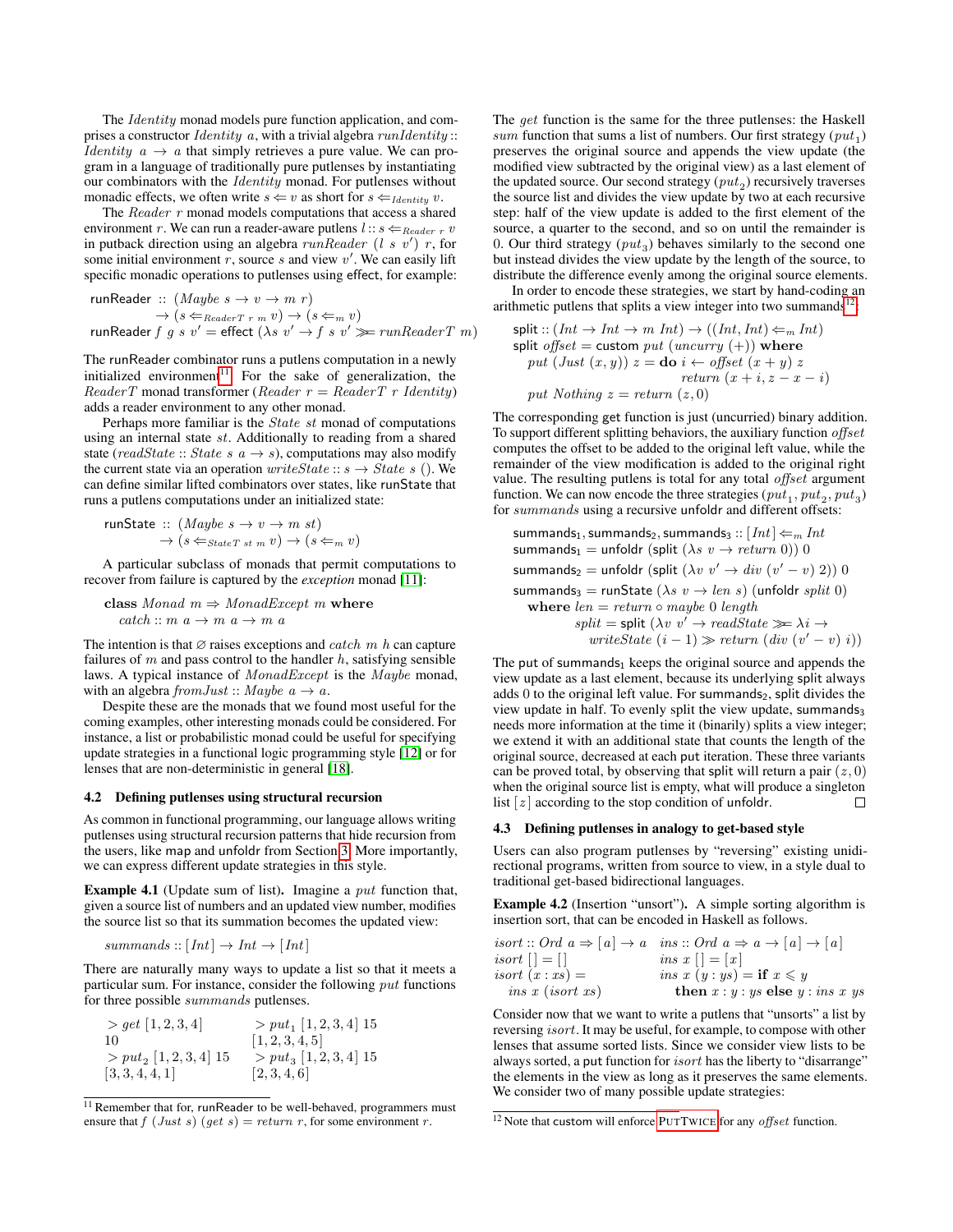|  | $put_1[4, 1, 3, 2][5, 6, 7, 8, 9, 10] = [8, 5, 7, 6, 9, 10]$   |                  |
|--|----------------------------------------------------------------|------------------|
|  | $put_2$ [4, 1, 3, 2] [5, 6, 7, 8, 9, 10] = [5, 6, 7, 8, 9, 10] |                  |
|  | $put_2$ [4, 1, 3, 2] [1, 2, 3, 4]                              | $=$ [4, 1, 3, 2] |

Our first strategy (iunsort<sub>1</sub>) just disarranges the view based on the "disarrangedness" of the source, i.e., the view list is "unsorted" in reverse way to which the original source was sorted (up to the length of the original source). But other strategies may freely disarrange the view in a different way, like iunsort<sub>2</sub> that simply copies the (sorted) view to the source whenever the view is modified.

We can define the first putlens by dualizing *isort* to iunsort<sub>1</sub> and ins to del using default conditional combinators as follows.

 $\text{innsort}_1 :: Ord \ a \Rightarrow ([a] \Leftarrow_m [a])$ iunsort $_1$  = ifVthenelse null (nil  $\infty$  unnil) iterate where  $\text{iterate} = \text{cons} \circ \langle \text{id} \otimes \text{innsort}_1 \rangle \circ \langle \text{del} \rangle$ del = ifVthenelse  $(null \circ snd)$  id  $disarrange \circ \lt$ uncons where  $disarrange$  = ifSthenelse p id reorder

 $p(x, y: ys) = x \leq y$  $reorder = (id \otimes cons) \sim subr \sim (id \otimes del)$ 

The piping combinator subr (that swaps the order of  $x$  and  $y$  in the code of ins) is defined as assocr  $\propto$  (swap  $\otimes$  id)  $\circ$  assocl. The definition of iunsort<sub>1</sub> essentially consists in removing variables, and the most interesting part lies in the code of disarrange, that decides if the order of the view shall be preserved in the source (id) or if view elements shall be reordered in some way (reorder ). The default behavior of ifSthenelse will preserve the relative order of the elements in the source. Other strategies can be simulated by adequately changing the code of  $disarrange$ , e.g., iunsort<sub>2</sub> is defined using *disarrange* = ifthenelse mod  $(\Phi p)$  reorder, with  $mod$  (*Just* (*Right v*))  $v = return$  *False* and *mod s*  $v =$ return True otherwise. As expected, both iunsort<sub>1</sub> and iunsort<sub>2</sub> are total for all source lists and sorted view lists.  $\Box$ 

## 4.4 Defining flexible alignment strategies

For state-based BXs (in contrast to operation-based BXs [\[6\]](#page-11-0)), the *put* function of a lens must align the original source with the modified view to identity view modifications and translate them to the source. This *alignment* problem is well-known in the literature, and some languages [\[2,](#page-11-25) [5,](#page-11-11) [25\]](#page-11-26) promote decomposing update strategies into: an explicit alignment phase, that infers an high-level description of a view update between source and view structures; and a backward transformation phase, that makes use of the inferred information to guide the propagation of view modifications to the source. Our language can flexibly specify various alignment strategies, as we now illustrate with the encoding of a typical database projection operation.

For the sake of simplicity, we regard database tables as sets of rows represented as lists sorted by a key that identifies rows uniquely. In Haskell, a row can be seen as a record type with the names of columns as fields. Consider a record of people and a conforming database where each person is identified by its name:

data  $Person = Person \{ name :: Name, city :: City \}$ type  $Name = String$  type  $City = String$  $people = [peter, roberto, david]$ peter = Person "Peter" "San Diego"  $roberto = Person$  "Roberto" "Rome"  $david = Person$  "David" "San Diego"

The following putlenses allow modifying the fields of people.

name ::  $Person \Leftarrow_m Name$  city ::  $Person \Leftarrow_m City$  $name = in \infty$  keepsnd city  $= in \infty$  keepfst

Example 4.3 (DB projection). Using a bidirectional language, we can easily define a lens like the one below that projects only names from of a database of people, ignoring their cities.

```
\mathsf{peopleNames}_0: City \rightarrow (\lbrace Person \rbrace \Leftarrow_m [\mathit{Name}])peopleNames<sub>0</sub> newc = \text{map (in } \in \text{addsnd } cityOf)where city Of s v = return (maybe newc snd s)
```
This projection putlens maps addsnd  $cityOf$  over a list of view names, applying  $cityOf$  to retrieve the city of each person's name if a city exists in the original database, or creating a new city otherwise. However, the behavior of this putlens is highly unsatisfactory. Consider the following invocation:

 $>$  let  $s = [roberto, david]$ 

 $>$  let  $v' = [$  "Peter", "Roberto", "David"]

 $> runIdentity$  (put (peopleNames<sub>0</sub> "Lyon") s v')

[Person "Peter" "Rome", Person "Roberto" "San Diego" ,Person "David" "Lyon"]

By adding Peter to a list of names with only Roberto and David, this naive put will align people in the two lists positionally instead of by name, what results in the incorrectly matched cities.

This problem occurs because, as in a traditional bidirectional language, map simultaneously traverses source and view lists, and addsnd can only see the old source element for a view element at the same position, but not the whole source list. To align people by their names, we can introduce an environment that remembers the associations between names and cities in the original source, and extend *cityOf* to reuse such information (provided by the monad):

peopleNames ::  $City \rightarrow [Person] \Leftarrow_{Reader \; [Person]} [Name]$ peopleNames  $newc = \text{map (in} \circ \text{addsnd } cityOf)$  where cityOf s  $n = ask \gg \lambda$  people  $\rightarrow$  return (case find  $(\lambda p \rightarrow get$  name  $p \equiv n)$  people of {*Just p*  $\rightarrow$  *get* city *p*; *Nothing*  $\rightarrow$  *newc*})

Initializing the reader with the associations from the original source, newly inserted names are now processed accordingly:

$$
> runReader \text{ (put (peopleNames "Lyon") s v') s}
$$
\n
$$
[Person "Peter" "Lyon", robotto, david]
$$

Although we have just demonstrated a simple key-based example, virtually any alignment-based strategy can be simulated using a Reader monad: the original source and modified view are prealigned as a separate aspect controlled by users, and the inferred associations initialize an environment that is pipelined through put transformations. BX developers could then devise alignmentaware variants of putlens combinators that use and propagate such alignment information, hiding the internal plumbing from the users in the same way other alignment-aware languages [\[2,](#page-11-25) [5,](#page-11-11) [25\]](#page-11-26) do.

## 4.5 Defining various database view-update strategies

Historically, database view updating is a primary source of motivation for research in BXs. Apart from very restrictive scenarios, view updating is inherently ambiguous and some existing solutions propose allowing users to control the update strategy to some extent. We now demonstrate how similar user-parameterizable database views can be encoded in our put-based language.

Example 4.4 (DB selection). One typical operation for defining views of databases is selection, which filters rows satisfying a given condition. Reflecting view insertions and modifications is straightforward: we must copy such rows to the source. When source rows are deleted (either by selection or by the update), however, we may either reasonably: 1) delete them from the original database table, or 2) change them so that they do not satisfy the selection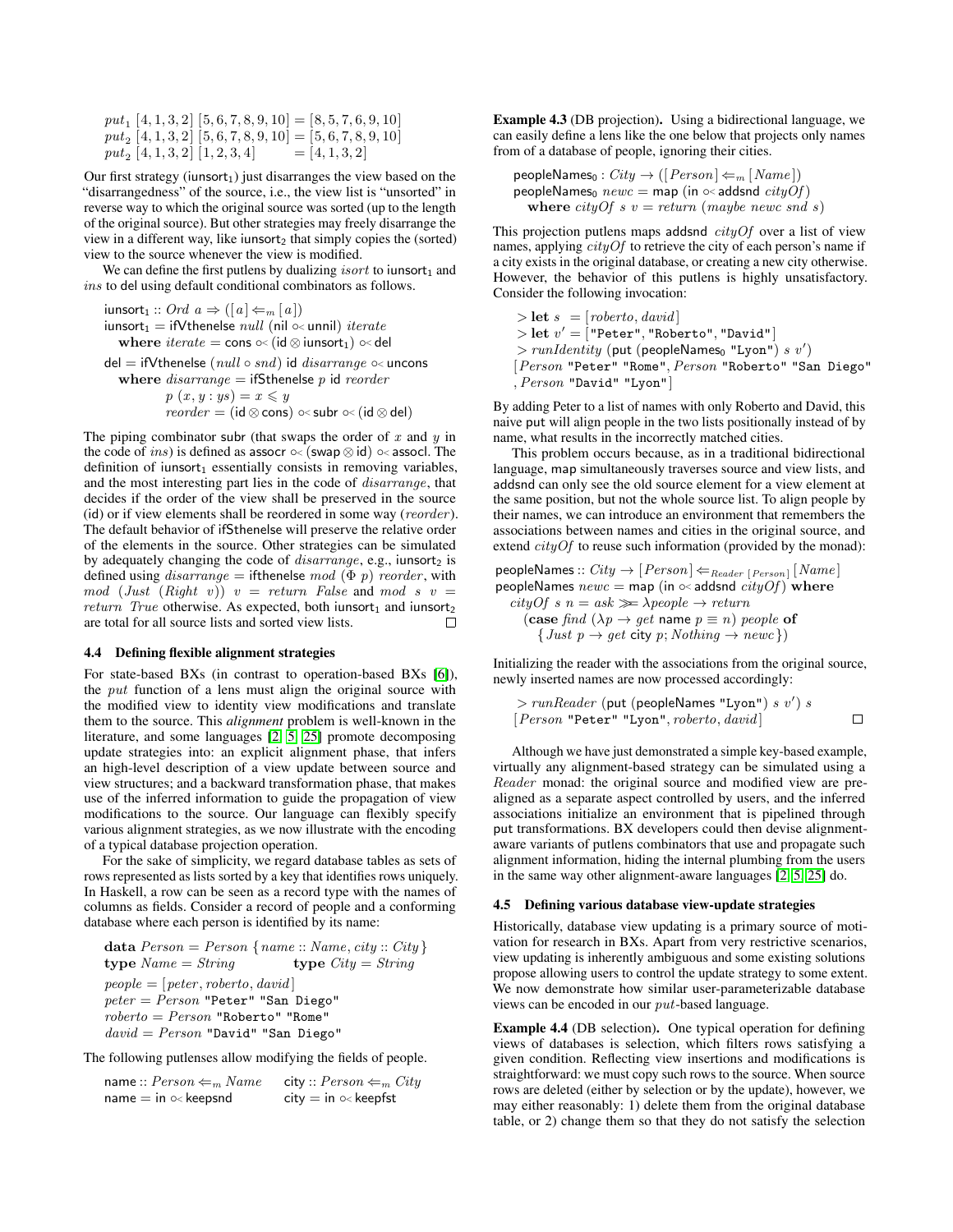condition. Keller [\[16\]](#page-11-6) uses this as a classical example to illustrate the ambiguity of view update translation.

Consider a database query peopleFrom from that selects people from a city from, and two update strategies: peopleFrom from that removes deleted people in the view, and peopleFromTo from to that moves deleted people to a new city  $to$  different than  $from$ :

 $> peopleFrom$  "San Diego"  $people = [peter, david]$  $>$  put (peopleFrom "San Diego") people  $[david]$ Identity [roberto, david ]

 $>$  put (peopleFromTo "San Diego" "Lyon")  $people$  [david] Identity [Person "Peter" "Lyon", roberto, david ]

We start by defining a general selection putlens that manipulates an internal state of filtered out rows to be recovered:

select :: Ord  $k \Rightarrow (a \rightarrow k) \rightarrow (Maybe [a] \rightarrow m [a])$  $\rightarrow (a \rightarrow Bool) \rightarrow ([a] \leftarrow [a])$ select  $key$  entries  $p =$  runState  $rs$  (select'  $key$   $p$ ) where rs s v = entries  $s \gg \lambda rs \rightarrow return (Nothing, rs)$ select'  $key p =$  ifthenelse cond recover iterate where cond s v' = do  $($ , rs)  $\leftarrow$  readState let  $(h, t) = recoverRow$  key rs v' writeState  $(h, t) \gg$  return (isJust h)  $recover = \mathsf{cons} \circ < (\Phi \; (not \circ p) \otimes \mathsf{select}' \; key \; p) \circ < \mathsf{addfst}$  $(\lambda s \ v \rightarrow \text{do} \{ (Just \ x, \_) \leftarrow \text{readState}; \text{return } x \})$  $\emph{iterate} = \emph{in} \; \diamond\!\!\!\cdot (\emph{id} \oplus \emph{id} \otimes \emph{select}' \; \emph{key} \; p) \; \diamond\!\!\!\cdot \; \emph{out}$ recoverRow key  $[\ ] = (Nothing, [])$ recoverRow key  $(x : xs)$   $|$  =  $(Just x, xs)$ recoverRow key  $(x:xs)$   $(v:vs)$  $\vert \text{key } v \lt \text{key } x = (\text{Nothing}, x : xs)$  $key \, v \equiv key \, x = (Nothing, xs)$  $key v > key x = (Just x, xs)$ 

Our select combinator takes as arguments a predicate  $p$  (the filtering criterion), a key function that uniquely determines rows, and an entries function that computes a subtable of rows (not satisfying  $p$ ) to be merged with the updated view. It starts by initializing a state monad with such subtable; then, it either recovers a row from the state (recover) or proceeds recursively by copying a row from the view (iterate). The auxiliary function recoverRow controls this choice: it takes two (we assume sorted) lists of "recoverable" rows and view rows, and recovers a row if it has key smaller than the first view row (or there are no view rows), updating the state.

We define peopleFrom by initializing the state of select with only the people not in *from*, and peopleFromTo by considering also the people originally in city from but moved to city to:

peopleFrom ::  $City \rightarrow ([Person] \leftarrow_m [Person])$ peopleFrom  $from =$  select (get name)  $rs$  (isFrom from) where  $rs = return \circ maybe$  [] (filter (not  $\circ$  is From from)) peopleFromTo ::  $City \rightarrow City \rightarrow ([Person] \leftarrow_m [Person])$ 

peopleFromTo from to = select (get name) rs (isFrom from) where  $rs = return \circ maybe$   $[$   $($  map move) move  $p = \mathbf{if}$  is From from p then put city p to else p

Both putlenses are total for view lists satisfying  $p$ , and peopleFromTo only for cities  $to \neq from$ . (Lists don't need to be especially sorted – we just assumed so to clarify our exposition.) Here, we define the predicate *isFrom c*  $p = get$  city  $p \equiv c$ .

Using our bidirectional semantics for selection, we can also define a relational join putlens. Strategies for joins are more complex because there is more ambiguity on which source information to delete when a row is deleted from the updated join [\[4,](#page-11-10) [8\]](#page-11-16). We refrain from presenting this combinator due to space limitations.

# 4.6 Defining putlenses by program inversion

In our language, put functions may innately fail for partial putlenses. Imagine that we would like to combine two putlenses unnil and uncons into a single putlens that processes both empty and nonempty lists. Being so, we need to account for the event that unnil may fail for non-empty views, and apply uncons instead. Using catch, we can express this behavior as a 'union' putlens:

| $f \in S_1 \leftarrow_m V_1 \quad g \in S \setminus S_1 \leftarrow_m V_2$                            |
|------------------------------------------------------------------------------------------------------|
| union $f \, g \in S \leftarrow_m V_1 \cup V_2$                                                       |
| union :: $(s \Leftarrow_m v) \rightarrow (s \Leftarrow_m v) \rightarrow (s \Leftarrow_m v)$          |
| union $f \, g = (\Phi \, (\text{dom}(\text{get } f)) \, \nabla \, \text{id}) \sim \text{inju where}$ |
| inju Nothing $v = (f \text{ Nothing } v) \geq r \text{ return } \circ \text{Left}$                   |
| 'catch' (g Nothing $v \ggg$ return $\circ$ Right)                                                    |
| inju $(Just (Left s)) v = (f (Just s) v)$ = return $\circ$ Left)                                     |
| 'catch' (g Nothing v' $\gg$ return $\circ$ Right)                                                    |
| inju $(Just (Right s)) v = (g (Just s) v)$ $\equiv$ return $\circ$ Right)                            |
| 'catch' (f Nothing $v \ggneq$ return $\circ$ Left)                                                   |

The typing rule for this combinator is similar to that of our general conditional combinator, allowing the view domains to overlap but forcing the source domains to be disjoint. (As an exercise, readers are invited to write this putlens as a derived form of ifthenelse, but in a less effective way.) The putback direction applies  $f$  or  $g$ , preferring f when the view domains overlap except if the original source belongs to the source domain of  $g$ . It can be found in the literature as the cond [\[10\]](#page-11-1) or 'union' [\[5\]](#page-11-11) lens. The 'union' lens of [\[14\]](#page-11-12) follows the same spirit of our auxiliary inju combinator. A similar form of shallow backtracking is used for the 'junc' combinator of [\[29\]](#page-11-27).

Example 4.5 (Tokenize words). The Haskell unwords function joins a list of words with a separating space. Using union, we can write an inverse putlens that parses a view string into a list of words:

words :: MonadException 
$$
m \Rightarrow [String] \Leftarrow_m String
$$
  
words = union (nil  $\circ$  ignore "") (unfoldr1 (sepPut ""))  
unfoldr1 :: MonadException  $m \Rightarrow ((a, a) \Leftarrow_m a) \rightarrow ([a] \Leftarrow_m a)$   
unfoldr1  $f$  = union (cons  $\circ$  (id  $\otimes$ unfoldr1  $f$ )  $\circ$   $f$ ) wrap

Our encoding mimics the standard Haskell definition of unwords: it breaks the view string into two words separated by a single space, employing a custom sepPut::(( $String, String$ )  $\Leftarrow_m String$ ) putlens that fails if the string has no spaces; the empty view string generates an empty source list; and any other string (without spaces) is put to the source as a singleton word. The resulting putlens can be proved total for any source list and view string. For example:

get words  $['a", "b", "c"] = Just "a b c"$ put words  $Nothing$  "he  $11o" = Just$  ["he", "", "11o"]  $\Box$ 

# <span id="page-9-0"></span>5. Implementation

This section unveils the implementation of our put-based lens language as a Haskell library. Although our presentation of putlenses this far focuses on writing put transformations, which is sufficient to describe the interface to users, our implementation internally manipulates explicit definitions of get. We also unveil a standard technique that improves the efficiency of our prototype implementation.

# 5.1 Explicit get functions with observable domains

First, we redefine a putlens as a record of a put and a get function:

$$
\text{data } s \Leftarrow_m v = \text{Putlens } \{ \text{put} :: \text{Maybe } s \to v \to m \text{ } s \\ s \text{get } :: s \to \text{ Maybe } v \}
$$

In this definition, we extend the view type of get to  $\text{Maybe } v$  in order to make its domain "observable", i.e., for a particular source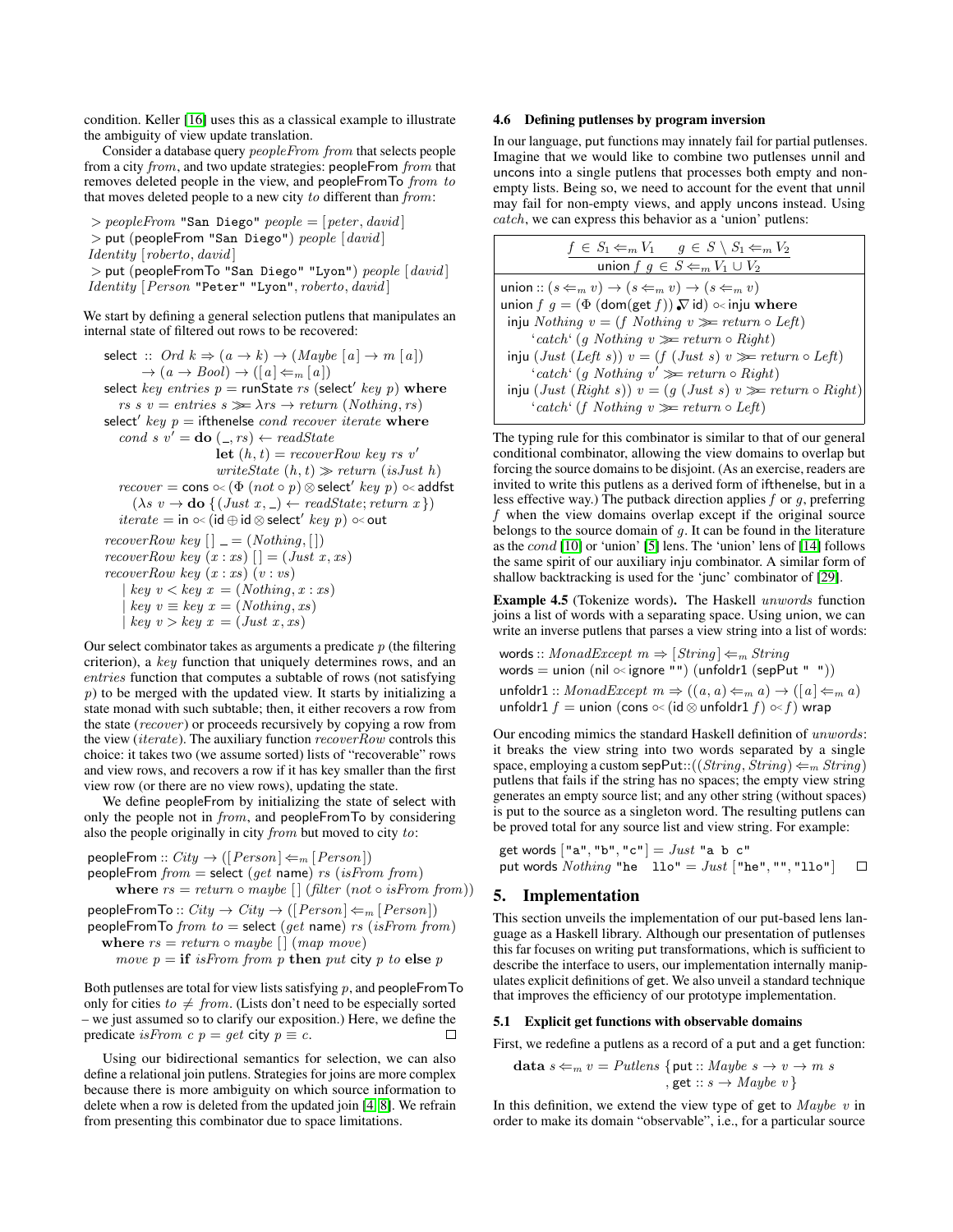```
get id s = Just s get (f \circ \le g) s = get f s \gg get gget (\Phi p) s = if p s then Just s else Nothing
get bot s = Nothing get (effect f \, g) s = get g \, sget (addfst f) (s_1, s_2) = Just \, s_2 get (addsnd f) (s_1, s_2) = Just \, s_1get (remfst f) s = Just (f s, s) get (inj p) (Left s) = Just sget (remsnd f) s = Just (s, f, s) get (inj p) (Right s) = Just sget (f \otimes g) (s_1, s_2) =do
  {v_1 \leftarrow \text{get } f s_1; v_2 \leftarrow \text{get } g s_2; return (v_1, v_2)}get (f \nabla g) s | is Nothing (get f s) = fmap Right (get g s)| isNothing (get g s) = fmap Left (get f s)
              | otherwise = Nothing
get (f \oplus g) (Left s_1) = fmap Left (get f s<sub>1</sub>)
get (f \oplus g) (Right s_2) = fmap Right (get g s_2)
get in s = out s get out s = inn s
```
<span id="page-10-2"></span>Figure 1. Explicit get functions for our putlens language.

s, we can know whether get s is defined or not given that it returns a view value Just v or  $Nothing^{13}$  $Nothing^{13}$  $Nothing^{13}$ . Extending get with the Maybe monad is merely an implementation detail, as users don't write get functions. Alternatively to Definition [3.1,](#page-3-4) we can characterize well-behaved putlenses in terms of put and get functions.

**Proposition 3.** *A putlens*  $l :: s \Leftarrow_m v$  *is well-behaved iff it satisfies the following properties:*

$$
s' \in \text{put } s \ v' \Rightarrow \text{ Just } v' = \text{get } s'
$$
 
$$
\text{PUTGET}_{\Leftarrow}
$$
  
Just  $v \in \text{get } s \Rightarrow \text{put } (\text{Just } s) \ v = \text{return } s$  
$$
\text{GET}_{\Leftarrow}
$$

Figure [1](#page-10-2) shows concrete get definitions for the combinators in our language. As an example, the get of addfst  $f$  always selects the second element of a pair, since we ensure that its put function always satisfies  $PUTTWICE \leftarrow$  $PUTTWICE \leftarrow$  $PUTTWICE \leftarrow$ . A technical remark is that, for some combinators like remfst or  $\Phi$ , our implementation may overestimate the domain of get if their argument functions are not total. In practice, this does not disrupt well-behavedness and just renders the domain of get "non-observable" for some sources (get  $s = Just \perp$ ); the domain of get is exact for total arguments.

#### 5.2 Improve efficiency via tupling transformation

The traditional usage scenario of lenses is to apply get to an original source to compute a view, and invoke put with an updated view to produce a correspondingly updated source. Since put takes into account the original source information in order to propagate a view update, it often performs redundant computations of get —an elucidative example is putlens composition  $(\infty)$ . For this reason, it is better to partially evaluate put for the original source at the same time we compute get; in algebraic programming, this optimization is known as *tupling*. In our implementation, we reshape the putlens framework into an equivalent formulation but where get and put are tupled into a single function, as originally suggested in [\[27\]](#page-11-28):

$$
\text{data } s \Leftarrow_m v = \text{Putlens } \{ \text{create} :: v \rightarrow m \ s \}
$$
\n
$$
\text{, getput} :: s \rightarrow (\text{Maybe } v, v \rightarrow m \ s) \}
$$

A putlens in the tupled framework consists of two functions: a create function that corresponds to put for the case when the original source is not available, and a tupled getput function that takes an original source to produce a (maybe) original view and a create function for the case when the original source is available.

# <span id="page-10-0"></span>6. Related Work

BXs in the database community are known under the classical view update problem [\[1\]](#page-11-2). To tackle the ambiguity of view update translation, some approaches [\[16,](#page-11-6) [17\]](#page-11-7) propose interactive algorithms that run a dialog with the view programmer and the view user to choose a particular view update strategy obeying a set of intuitive criteria. Unlike put programming, dialog approaches only consider update translations deemed intuitive (to reduce the number of questions asked), but not all well-behaved update translators.

All existing bidirectional programming approaches based on lenses focus on writing bidirectional programs that resemble get functions. Some examples are lens languages or techniques for generalized trees [\[10\]](#page-11-1), algebraic data types [\[14,](#page-11-12) [20,](#page-11-8) [23,](#page-11-13) [25,](#page-11-26) [28\]](#page-11-9), XML data [\[15,](#page-11-29) [26,](#page-11-14) [27\]](#page-11-28), strings [\[2,](#page-11-25) [5\]](#page-11-11), relational data [\[4\]](#page-11-10) or graphs [\[13\]](#page-11-5).

Some of these approaches provide stronger guarantees by ensuring that all lenses are total [\[2,](#page-11-25) [4,](#page-11-10) [5,](#page-11-11) [10,](#page-11-1) [14,](#page-11-12) [23,](#page-11-13) [25,](#page-11-26) [26\]](#page-11-14). However, meeting totality implies limiting the expressiveness of the supported transformations. (Note that totality and consequent surjectivity are not necessary conditions for the uniqueness of BXs in Theorem [2.1.](#page-2-1)) For example, the point-free language of [\[23\]](#page-11-13) does not support injective get functions such as constant functions of type ()  $\rightarrow a$ , duplication or injections, all supported as putlenses. Other approaches relax valid programs to partial well-behaved lenses [\[13,](#page-11-5) [15,](#page-11-29) [20,](#page-11-8) [27,](#page-11-28) [28\]](#page-11-9), although that may represent a serious drawback on updatability, since users cannot predict when particular view updates will fail simply from the specification of the forward transformation. The seminal lens language of [\[10\]](#page-11-1) instead assumes a very precise semantic type system to ensure that well-typed lenses are well-behaved and total, despite not providing automated type checking; we follow a similar approach by introducing a set-theoretic type system to reason about totality of well-typed putlenses, but nevertheless ensure that (non-recursive) partial putlenses are well-behaved with respect to the more conventional Haskell type system. In comparison to get-based languages, putlenses may fail for particular inputs but the programmer has a chance of molding the partiality of  $put$  (as programming with partial functions in Haskell) by taking into account the semantic annotations, and knowing that (for non-recursive expressions) the combinators map total putlenses to total putlenses.

On a different topic, all the abovementioned bidirectional programming approaches are state-based, meaning that the put function of a lens must align the updated view with the original source to infer a corresponding view update. Although for unordered data (relations, graphs) such alignment can be done rather straightforwardly, for ordered data (strings, trees) it is more problematic to find reasonable alignment strategies. Regardless of this fact, these approaches either consider a single update strategy or provide limited control over the update strategy, and even alignment-aware languages [\[2,](#page-11-25) [25\]](#page-11-26) still support restricted user control over specific transformation patterns for particular kinds of data. Operation-based approaches (see [\[6,](#page-11-0) [8\]](#page-11-16)), that consider actual update operations, possess more information, but also tend to commit to particular update strategies for particular classes of updates. Conversely, our put-based lens language allows programmers to control the update strategies, making BX behavior more predictable.

The work from [\[21\]](#page-11-24) proposes a point-free BX language of injective functions and their partial inverses, from which we draw many ideas. But in our terms [\[21\]](#page-11-24) only amounts to writing injective create functions, while our language of injective put s functions supports programming of more challenging put update strategies.

The Haskell lens package provides an interface of lenses that define getters/setters for records and other general containers. Lenses in this context are typically projections (in the style of

<span id="page-10-1"></span><sup>&</sup>lt;sup>13</sup> We define  $disjoint$  x y s = isJust (get x s) ∧ isNothing (get y s) and enforceGetPut  $f = Putlens$  put (get f) with put s v = if isJust s  $\wedge$  get (from Just s) = *Just v* then *return*  $s$  else put  $f s v$ .